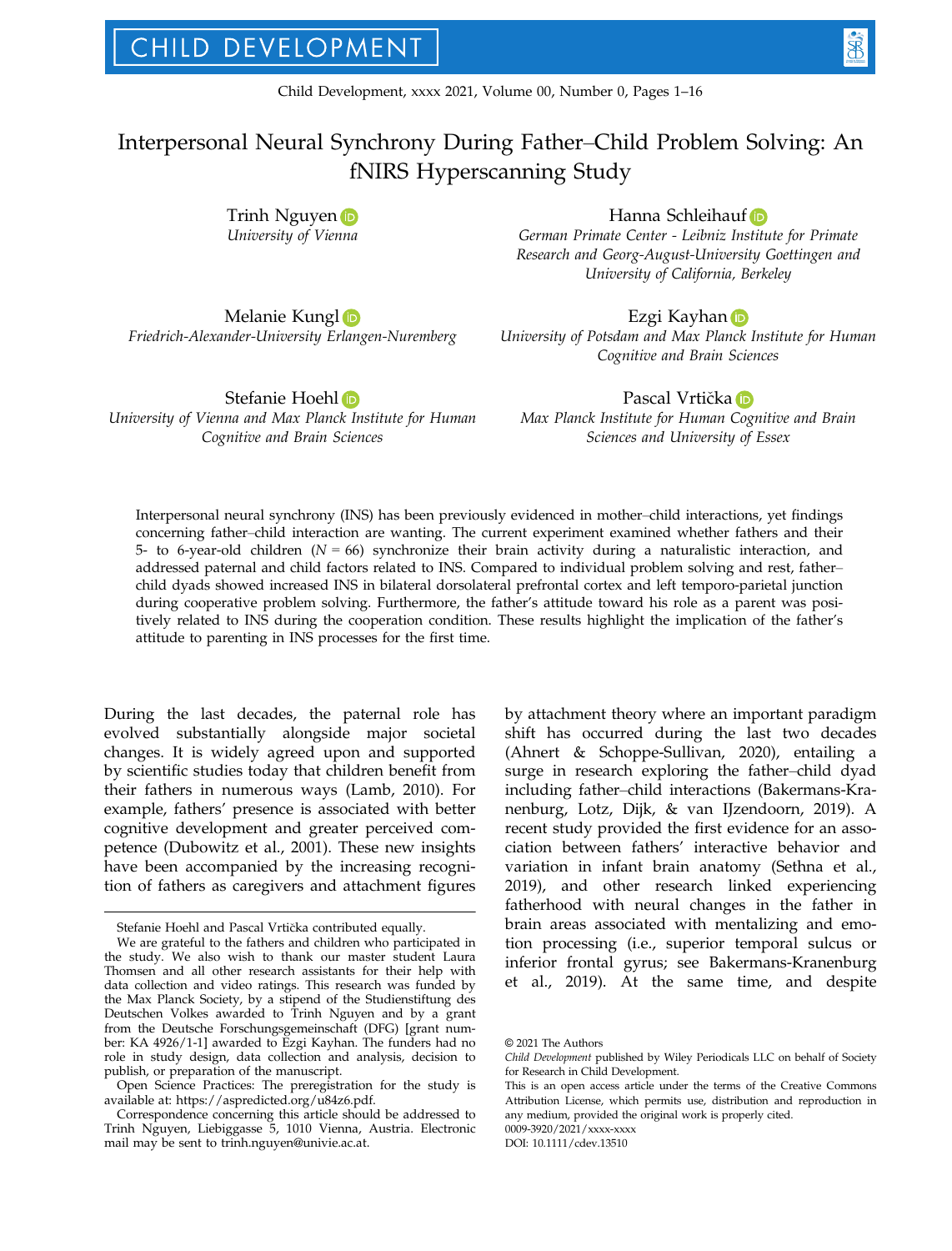increasing knowledge on the relation between father–child interaction and children's outcomes, little is known about the behavioral dynamics and brain mechanisms that possibly underlie this association. With the advancements of hyperscanning in parent–child interactions, interpersonal neural synchronization (INS)—suggested to support behavioral coordination and communication—has so far mostly been evidenced in mother–child interactions (Nguyen, Bánki, Markova, & Hoehl, 2020). Here, we present a functional near-infrared spectroscopy (fNIRS) hyperscanning study investigating interpersonal neurobehavioral synchrony in father–preschool child dyads specifically.

During early social exchanges, behavioral coordination—such as synchrony—has been suggested to be essential to a child's social, cognitive, and affective development (Feldman, 2012). More recently, this account was extended to also include synchrony on the physiological (e.g., heart rate, cortisol secretion) and neural (e.g., brain activity) levels (Feldman, 2017; Leclère et al., 2014). Focusing specifically on neural synchrony, the rhythmicity in behavioral coordination has been proposed to be reflected in the synchronization of neural oscillations (Hasson, Ghazanfar, Galantucci, Garrod, & Keysers, 2012; Markova, Nguyen, & Hoehl, 2019). As the behavioral communicative rhythms are transmitted through the environment (e.g., as speech sounds), the sensory system of one person is coupled to the motor system of another person. In both individuals of an interacting dyad, entrainment of internal neuronal oscillations to external rhythms has been shown to enable optimal processing of rhythmic stimuli, because sensory input is then sampled during phases of high neuronal co-excitability (Calderone, Lakatos, Butler, & Castellanos, 2014). Accordingly, INS has been proposed as an essential mechanism to facilitate the transmission of information through verbal and non-verbal communication between a dyad (or within groups; Dumas, Lachat, Martinerie, Nadel, & George, 2011; Hasson et al., 2012). A growing body of research indeed provides evidence for higher levels of INS during cooperative interactions to be associated with higher task performance in terms of joint goal achievement in adults as well as adult–child dyads (see Hoehl, Fairhurst, & Schirmer, 2020). These findings underscore facilitated coordination and communication in relation to increased INS for parent–child dyads. The above said, data on the neural aspect of bio-behavioral synchrony during social interaction remain scarce. This generally

applies for parent–child dyads, but particularly so for father–child dyads.

Existing hyperscanning studies using fNIRS have mostly investigated INS in mother–child dyads (Nguyen, Bánki, et al., 2020). fNIRS allows to measure brain activity, indicated by oxygenation changes in hemoglobin, in naturalistic interactions. It is less susceptible to motion artifacts while compromising on cortical depth and temporal resolution in comparison to fMRI and EEG/MEG, respectively (refer to Lloyd-Fox, Blasi, & Elwell, 2010 for more information). In a growing body of research, INS in caregiver–child dyads—involving children of different ages from infancy to school age—has been observed during naturalistic problem solving (Nguyen et al., 2020a; Quiñones-Camacho et al., 2019), non-verbal dyadic interaction (Piazza, Hasenfratz, Hasson, & Lew-Williams, 2020), free verbal conversation (Nguyen et al., 2020b), as well as standardized cooperative button-press tasks (e.g., Reindl, Gerloff, Scharke, & Konrad, 2018). These studies provide first evidence for INS during caregiver–child interaction for different child age groups from infancy to adolescence and across a range of different interaction contexts. Common to all published studies with children is that INS varied as a function of mutual engagement across different behavioral modalities (i.e., gaze, speech, motor) in the given task or interaction. In contrast, when assessing behavioral coordination, the relevant modalities change in their relevance as children develop. For example, conversational coordination only emerges when children can verbalize themselves (Feldman, 2012). We thus propose INS as a useful biomarker for mutual engagement in parent–child interaction. Studying INS in father– child dyads can help us better understand the unique features and commonalities in mother–child and father–child interactions and may unveil essential mechanisms to interpersonal behavioral coordination throughout early childhood.

Studies on mother–child cooperation and communication consistently report INS in the temporoparietal junction (TPJ) and lateral prefrontal cortex (PFC), even though different estimation methods for INS were used (see Nguyen, Bánki, et al., 2020). INS in the TPJ has been implicated in interpersonal behavioral coordination, which is essential to parent–child interactions (Hoehl et al., 2020; Leclère et al., 2014). Interpersonal alignment of rhythms during coordination depends on various influencing factors, notably their socio-emotional value, computed in temporoparietal regions including the TPJ (Koster-Hale & Saxe, 2013). Besides the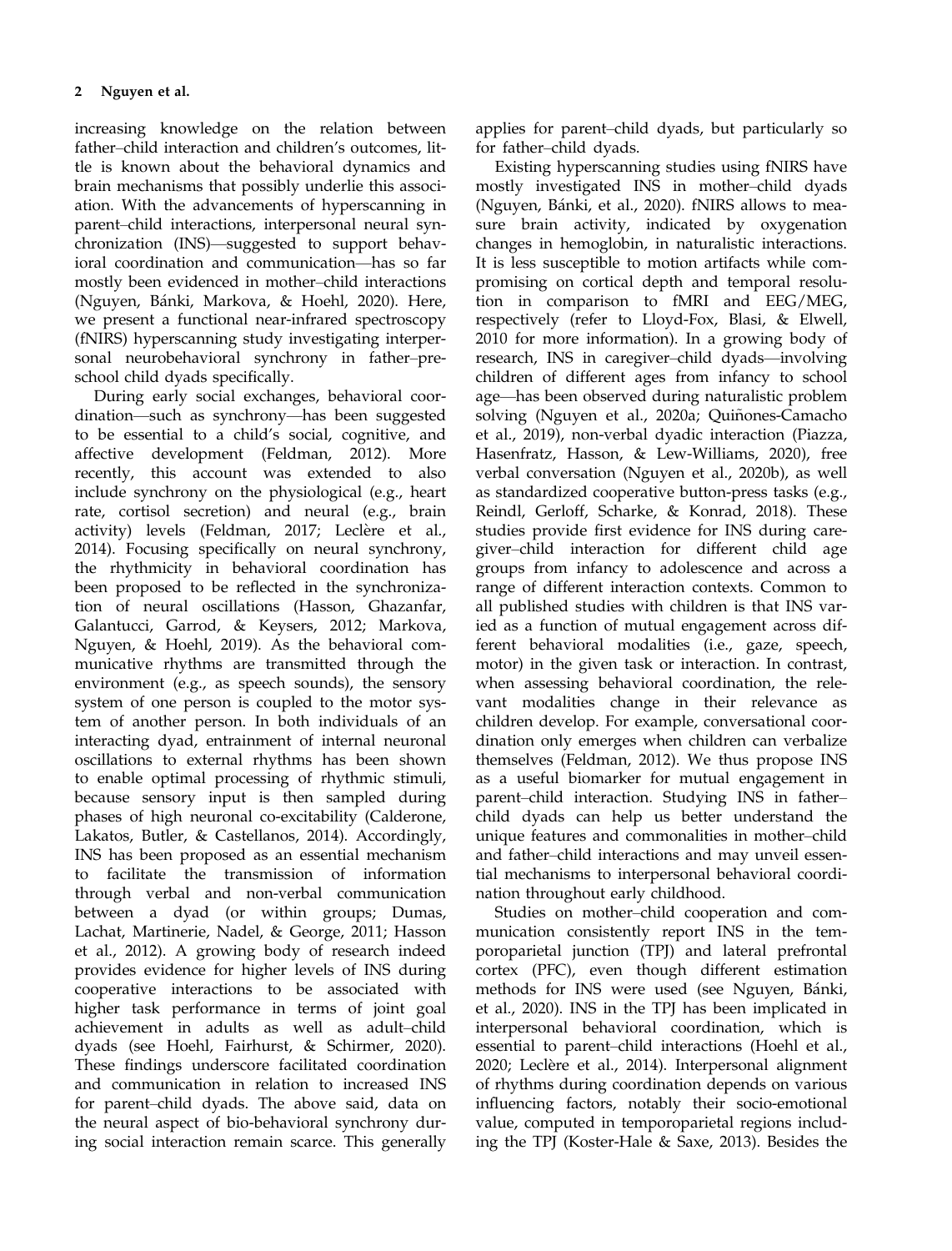tracking of socio-emotional value of incoming visual information and engagement in mental state representation associated with TPJ functions, cooperation also involves top-down cognitive control over emotional processes in social contexts. This function is associated with the engagement of a cognitive control system mainly localized in lateral prefrontal areas (i.e., dorsolateral prefrontal cortex [dlPFC]; Balconi & Pagani, 2015; Long, Verbeke, Ein-Dor, & Vrticka, 2020). Thus, INS in the dlPFC is suggested to represent a potential biomarker for mutual attention and shared intentionality during social interactions, as well as to reflect emotion regulation abilities (Gvirts & Perlmutter, 2020; Reindl et al., 2018). Overall, the emerging findings suggest a prominent role of the TPJ and dlPFC in INS during caregiver–child interactions.

Although fathers are increasingly recognized as caregivers and attachment figures to their children, parent–child hyperscanning studies focusing on or including father–child interactions are scarce. The available behavioral data suggest that fathers' and mothers' interactional behavior toward their children should in principle not substantially differ. For example, father– and mother–child dyads appear to show similar levels of interpersonal behavioral synchrony during their interactions (de Mendonça, Bussab, & Kärtner, 2019; Feldman, 2003), and father– and mother–child interaction quality seems to be comparable more generally (e.g., Piskernik & Ruiz, 2020). These results suggest that father–child dyads might show comparable associations of INS to state-like factors, such as behavioral reciprocity, as mother–child dyads.

Besides state-like factors relating to behavioral synchrony of the dyad, other state-like factors concerning parent characteristics have been probed. Two studies revealed maternal stress to attenuate INS in mother–child dyads independent of the interactive context (Azhari et al., 2019; Nguyen et al., 2020a). Conversely, maternal sensitivity as another predictor of parent–child relationship quality (Leclère et al., 2014) could so far not be linked to INS—although such lack of association may be due to too little variance in the assessed high socioeconomic status sample (Nguyen et al., 2020a). Similar qualities of paternal behavior also seem to affect children's development (Brown, Mangelsdorf, & Neff, 2012). More precisely, fathers' involvement in child care is related to fathers' sensitivity in caregiving and subsequent positive outcomes in child development (Cowan, Cowan, Pruett, & Pruett, 2019; Flouri, Midouhas, & Narayanan, 2016). More generally, the trait-like factor of father involvement is not only suggested to positively affect fathers' caregiving behavior but also to change fathers' physiology (Bakermans-Kranenburg et al., 2019). In contrast, perceptions of distress related to parenting may shape fathers' behavior in ways that have a negative impact on children and may even put them at risk for psychopathology (e.g., Barker, Iles, & Ramchandani, 2017). Taken together, these findings emphasize the need to take state-like factors like paternal sensitivity and distress, as well as trait-like factors like father involvement into account when studying father–child interactions using hyperscanning in the context of bio-behavioral synchrony.

Additionally, results from other fNIRS hyperscanning studies corroborate findings from behavioral research highlighting the increasingly active role of the child during interactions at preschool age (Harrist & Waugh, 2002; Nguyen et al., 2020a). While Nguyen et al. (2020a) observed that child agency, a state-like factor, could facilitate INS within mother-child dyads, Quiñones-Camacho et al. (2019) emphasize the role of child irritability during recovery phases of stressful interactions as potentially inhibiting task-related INS. Moreover, the biological sex of the child seems to be related to the interaction qualities of father–child dyads (de Mendonça et al., 2019). Crucially, however, the evidence here is somewhat inconsistent. For example, while father–daughter dyads were observed to be more attuned with fathers showing more sensitive, structuring, and non-intrusive behavior toward their daughters (e.g., de Mendonça et al., 2019), other observations indicated that fathers are more involved with and responsive to their sons (Feldman, 2003). Also, earlier studies suggest that fathers are more likely to support active play in boys than in girls (Tauber, 1979) and father–son interactions are marked by higher child agency without getting into conflict or competition (Buss, 1981). Combined, there seem to be some inconsistencies in behavioral findings indicating that father–child dyads may be characterized by similar—but not necessarily equal —patterns in INS and interaction quality as compared to mother–child dyads. At the same time, available findings indicate that father–child dyads may likely show sex differences in their interaction qualities. Henceforth, it appears that child biological sex needs to be considered in the investigation of father–child INS.

In the present study, we specifically focused on the question of whether father–child dyads show INS during cooperative problem solving measured with fNIRS hyperscanning. The task was contrasted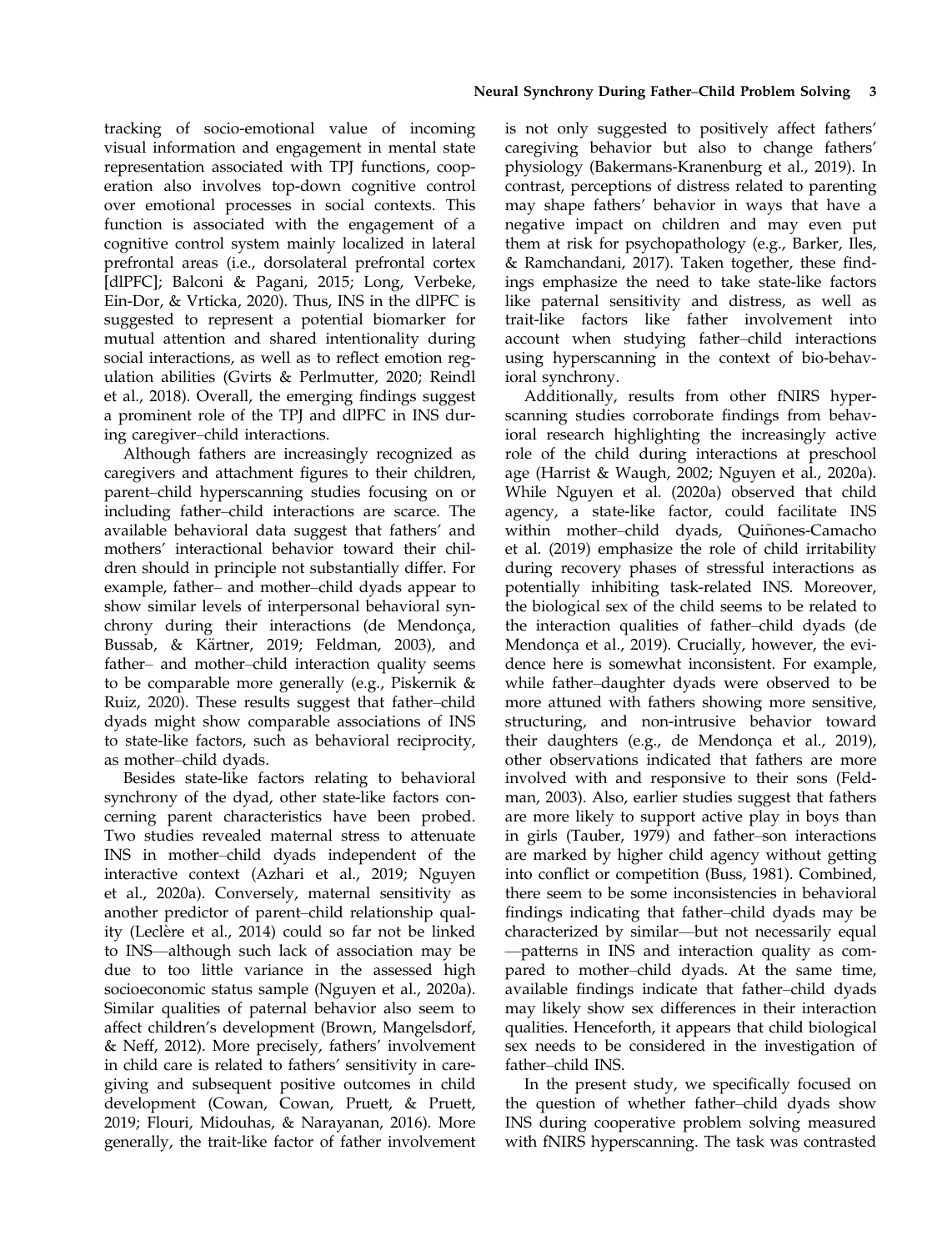with an individual problem-solving control condition as well as rest phases. We were able to build on the preexisting literature with mother–child dyads using the tangram puzzle task (Nguyen et al., 2020a) to test whether father–child dyads would show similar patterns of INS during problem solving, including the state- and trait-like factors already assessed within this context. The fact that we exclusively focused on fathers as the caregiver during these interactions allowed us to deepen our understanding of the neurobiological underpinnings of parent–child interactions in general, and provided the opportunity to investigate potential factors specific to father–child dyads either facilitating or attenuating neurobehavioral synchronization. Moreover, understanding how similar patterns in both behavior and brain-activity may conform but also differ between mother–child and father–child dyads may hopefully shed light on the unique contribution of fathers for child development.

We investigated the following main research questions:

- 1. Do fathers and children show increased INS during the cooperative problem-solving task in comparison to individual and resting phases? Given above-cited evidence that increased INS in the TPJ and dlPFC has been found in several mother–child studies with a range of child ages (e.g., Nguyen et al., 2020a; Reindl et al., 2018), we expected INS in the same brain areas to be the highest during the cooperation condition (in comparison to all other conditions).
- 2. Is INS during cooperation related to dyadic behavioral variables, that is, task performance and behavioral reciprocity? The link between INS and task performance has not only been evidenced in mother–child studies but also adult dyads in various forms of cooperative tasks ranging from button-press to problem solving (Nguyen, Bánki, et al., 2020). We therefore also predicted a positive link between task performance and INS in all regions of interest during cooperation in father–child dyads. Furthermore, evidence from recent developmental research suggests higher levels of behavioral reciprocity to be associated with higher levels of INS in the TPJ and dlPFC during cooperative mother–child problem solving (Nguyen et al., 2020a; Quiñones-Camacho et al., 2019). We therefore hypothesized father–child dyads to show the same association in the same brain areas.
- 3. Is there an association between INS during cooperation and child agency? The role of child agency was previously evidenced by an association with higher INS in the TPJ and dlPFC during mother–child cooperation (Nguyen et al., 2020a). We therefore assumed that this association would show in father–child cooperation as well.
- 4. What are the parental state-like behavioral and self-report markers of INS in father–child cooperation? We assumed paternal sensitivity to be positively related to INS during cooperation. Although maternal sensitivity was not significantly related to INS during cooperation in a previous study (Nguyen et al., 2020a), we expected fathers' sensitive caregiving to provide unique individual differences in association with INS in both the TPJ and dlPFC during cooperative problem solving. Conversely, according to previous literature indicating that maternal stress may be associated with decreased INS in the TPJ and dlPFC during cooperation (Azhari et al., 2019; Nguyen et al., 2020a), we predicted a similar pattern in the present father–child dyads.
- 5. Are there any associations between INS during cooperation and more trait-like characteristics associated with fatherhood? As fathers' sensitivity and involvement in child care were found to be related to positive outcomes in child development more generally (Cowan et al., 2019; Flouri et al., 2016), we also expected a positive relation between fathers' appreciation of their role as a parent (measured with the Role of the Father Questionnaire [ROFQ]—see below) and INS in all regions of interest during cooperation.

The present study and the above-mentioned hypotheses were preregistered on aspredicted.com (<https://aspredicted.org/u84z6.pdf>). We furthermore exploratively evaluated the associations between father–child INS and (a) dyadic and individual behavioral patterns as the well as (b) biological child sex. These additional exploratory analyses were not preregistered.

# Method

# Sample

Sixty-six fathers  $(M = 39.2 \text{ years}, SD =$ 5.17 years) and their preschool children  $(M = 5.32 \text{ years}, \quad SD = 0.31 \text{ years}; \quad 31 \text{ girls}$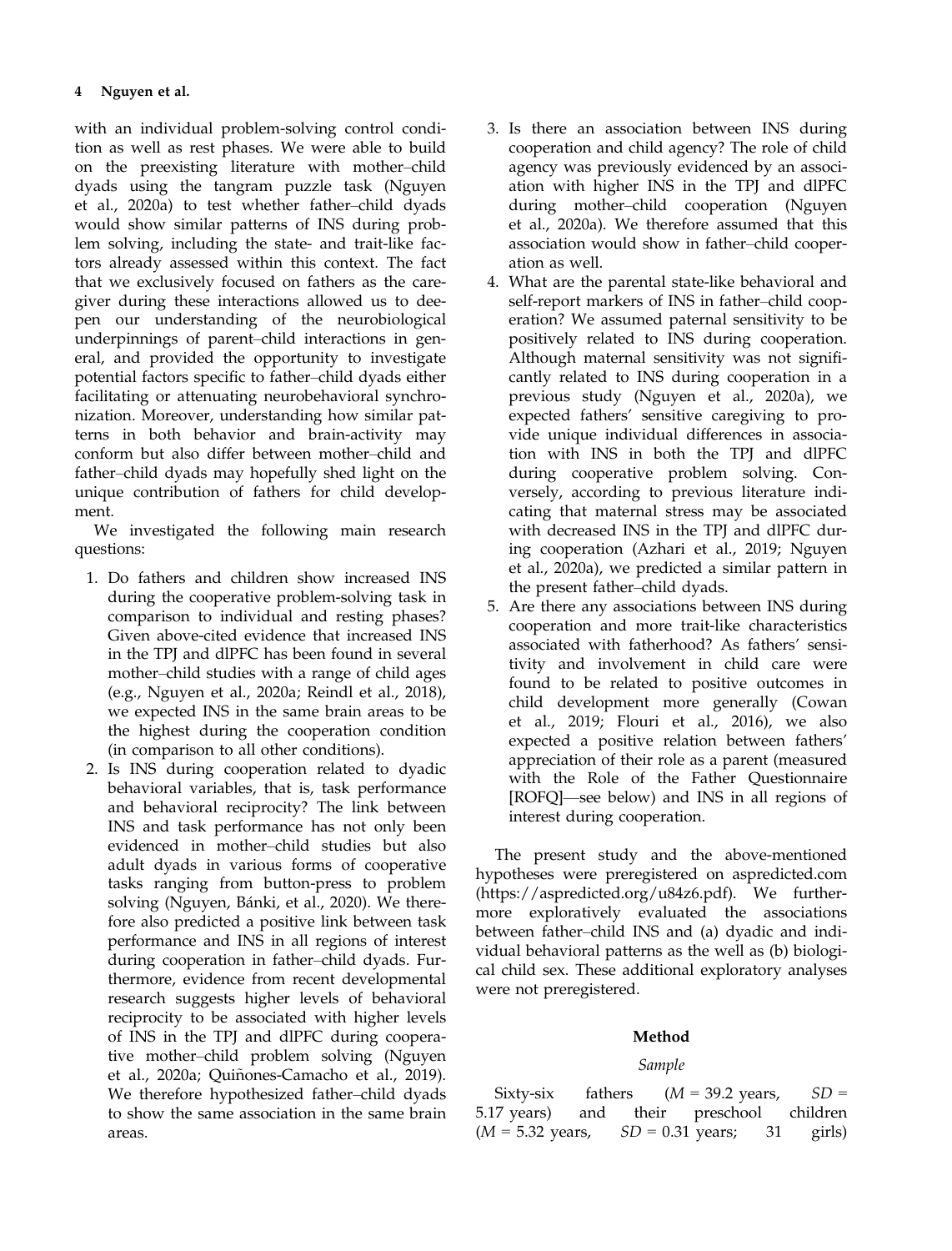#### Neural Synchrony During Father–Child Problem Solving 5

participated in the present study. Out of the initially recruited 68 dyads, 2 were excluded due to non-compliance with the given instructions  $(n = 1)$ and refusal of the child to wear the fNIRS cap  $(n = 1)$ . Optimal sample size calculations using G\*Power for a medium effect size repeated measures design (groups = 3,  $f = .25$ ,  $\alpha = .05$ , 1beta = .90) resulted in  $N = 36$ . The fNIRS assessment was combined with a subsequent fMRI experiment as well as attachment interviews (not reported here), with a predetermined sample size of  $N = 50$  mother–child dyads with usable data available from all measurements. This cut-off was reached after performing  $N = 68$  fNIRS scans. Data collection took place from May 2018 to July 2019. Fathers were recruited from a database of volunteers based in and around a mid-sized city in eastern Germany. All dyads were of White European origin and came from middle to upper-class families based on parental education and family monthly income. Fathers had on average 6.84 years of higher education and 66.7% of families had a monthly income higher than 3,000€. Fathers were remunerated and children received a small gift for participating. Fathers provided written consent for themselves and their children and all procedures were approved by the local ethics committee.

# Procedure

Fathers and their children were welcomed to the lab and led to a testing room. After giving written informed consent the dyad was seated face-to-face, separated by a table, and was guided through a cooperative problem-solving condition (120 s), an individual problem-solving condition (120 s), and 80 s of rest with eyes closed in between each condition (see Figure 1A). Cooperation and individual



Figure 1. Experimental paradigm. (A) Illustration of the sequence of the experimental procedure showing an exemplary father-child dyad solving the tangram in cooperation (red) and individually (green). The rest phases are shown in blue. The order of conditions was counterbalanced and thus resulted in two possible sequences. (B) Illustration of the optode configuration at bilateral dorsolateral prefrontal cortex and temporo-parietal junction anatomical locations (sources = red, detectors = blue, channel = numbers, EEG position = black). The left hemisphere is visible on the left, while the right hemisphere is depicted on the right.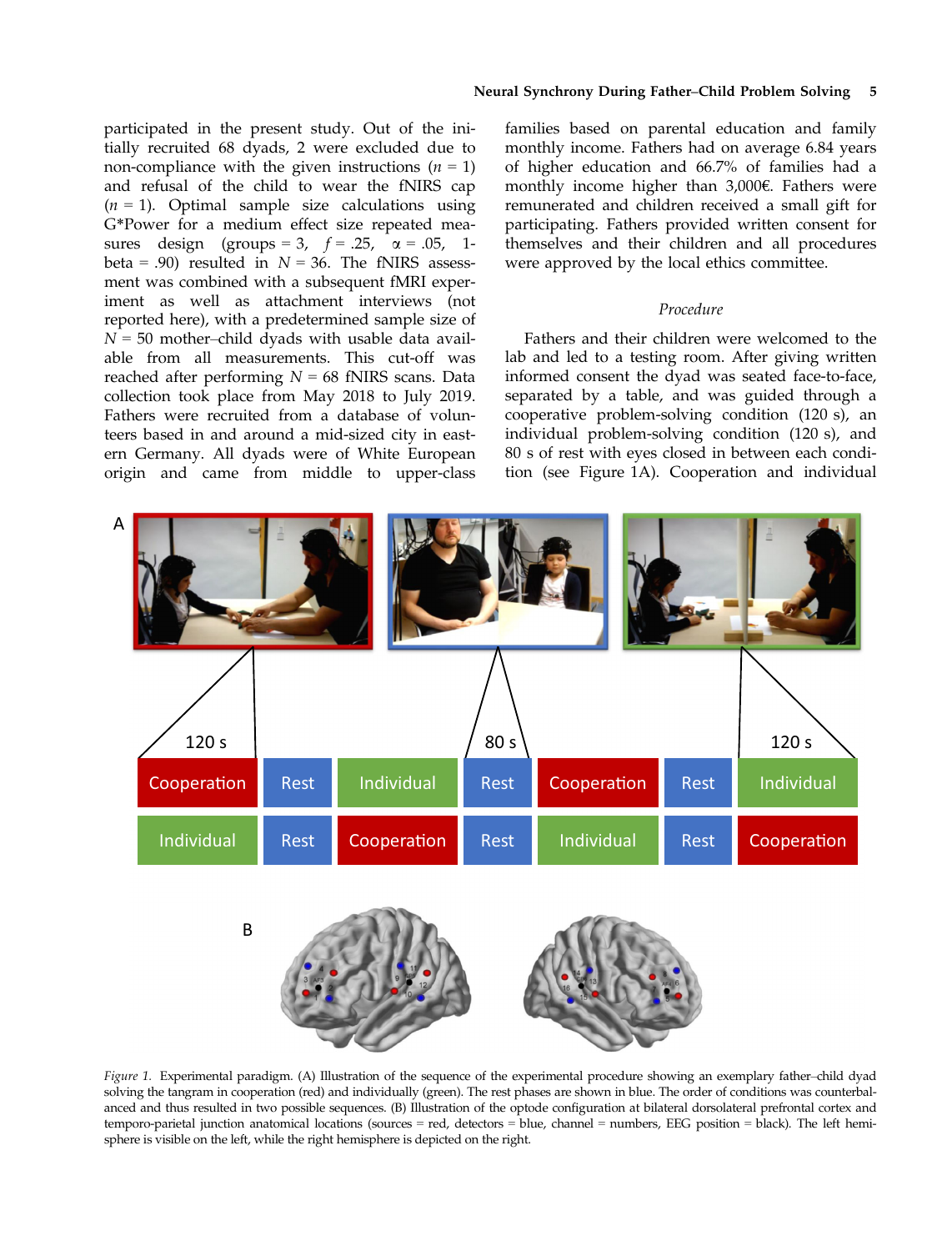problem solving were repeated twice and the order was counterbalanced. In the problem-solving conditions, father and child were instructed to either cooperatively or individually arrange tangram puzzles and recreate templates of abstract forms, objects, and animals (see Nguyen et al., 2020a for more information). During the individual condition, an opaque screen was put in between the dyad to help the caregiver and the child to focus on their own puzzle. In the rest phases, father and child were instructed to close their eyes, relax, and refrain from talking to each other. Subsequently, the child had to solve a preschool form (this task will not be reported further here). The whole procedure was recorded on video from three different angles capturing frontal images from the father and the child and one of the whole dyad from the side.

## fNIRS Acquisition

We recorded oxy-hemoglobin (HbO) and deoxyhemoglobin (HbR) concentration changes for each dyad using a NIRScout  $8 \times 16$  (NIRx Medizintechnik GmbH: Berlin, Germany) Optical Topography system. Eight light sources and eight detectors were grouped into four  $2 \times 2$  probe sets and were attached to an EEG cap with 10–20 configuration. The probes were placed according to standard electrode locations. To assess brain activity in the left and right dlPFC electrode locations for AF3 and AF4 were used for guidance, whereas the probes over the left and right temporo-parietal junction (TPJ) were placed according to CP5 and CP6. The regions of interest (ROI) were based on previous studies investigating cooperative parent–child interactions (Nguyen et al., 2020a; Reindl et al., 2018). The four-probe sets resulted in 16 measurement channels with equal distances of 3 cm between the optodes. The absorption of near-infrared light was measured at the wavelengths of 760 and 850 nm and the sampling frequency was 7.81 Hz.

# fNIRS Processing

Before analyzing the fNIRS measurements, raw data were visually inspected during an initial quality check procedure. This resulted in 2.16% of the channels from the whole sample to be removed from further analyses. After this initial step, remaining data were pre-processed using MATLAB-based functions derived from SPM for fNIRS (Tak, Uga, Flandin, Dan, & Penny, 2016). Raw optical density values were first motion-corrected with MARA, a smoothing procedure based on local regression using weighted linear least squares and a 2nd-degree polynomial model (Scholkmann, Spichtig, Muehlemann, & Wolf, 2010), and then filtered with a high-pass parameter of 0.01 Hz (Reindl et al., 2018). Next, the filtered data were converted to HbO and HbR values based on modified Beer-Lambert Law with age-dependent differential path length factors. In the following statistical analyses, we focused on HbO values, which were reported to be more sensitive to changes in the regional cerebral blood flow (Hoshi, 2016). Statistical analyses for HbR are included in the Appendix S1.

#### Wavelet Transform Coherence

INS was estimated using Wavelet Transform Coherence (WTC) based on the Morlet wavelet (Chang & Glover, 2010; Grinsted, Moore, & Jevrejeva, 2004 for more information). WTC estimates a coherence coefficient between two fNIRS time series based on frequency and time and thus results in a synchrony score comprising both in-phase and phase-lagged synchrony in a certain frequency band. WTC is the most commonly used estimation approach to INS (see Czeszumski et al., 2020) and includes both time-related as well as frequency-related properties of the two time-series. The frequency band of interest for this study was determined to be 10–50 period seconds (approx. 0.08–0.1 Hz) based on visual inspection and a previous study using the same paradigm (see Figure A1 in Appendix S1; Nguyen et al., 2020a). WTC values were averaged across conditions and frequency bands to result in 16 (channels)  $\times$  4 (conditions) INS values. For all four conditions the same length of data, namely 240 s, went into the calculation. We further conducted a random pair analysis with 1,000 permutations to rule out effects due to spurious correlation - please refer to the Appendix S1 for further details.

#### Behavioral Task Performance and Interaction Quality

Individual and dyadic task performance were indexed by the numbers of templates solved during the individual and cooperation condition, respectively. Interaction quality, namely behavioral reciprocity, parental sensitivity, and child agency, during the cooperation condition was rated by three graduate students from the video recordings using a coding scheme adapted from a previous study investigating INS during mother–child problem solving (Nguyen et al., 2020a). Shortly summarized, ratings of child agency and behavioral reciprocity were derived using a customized coding scheme based on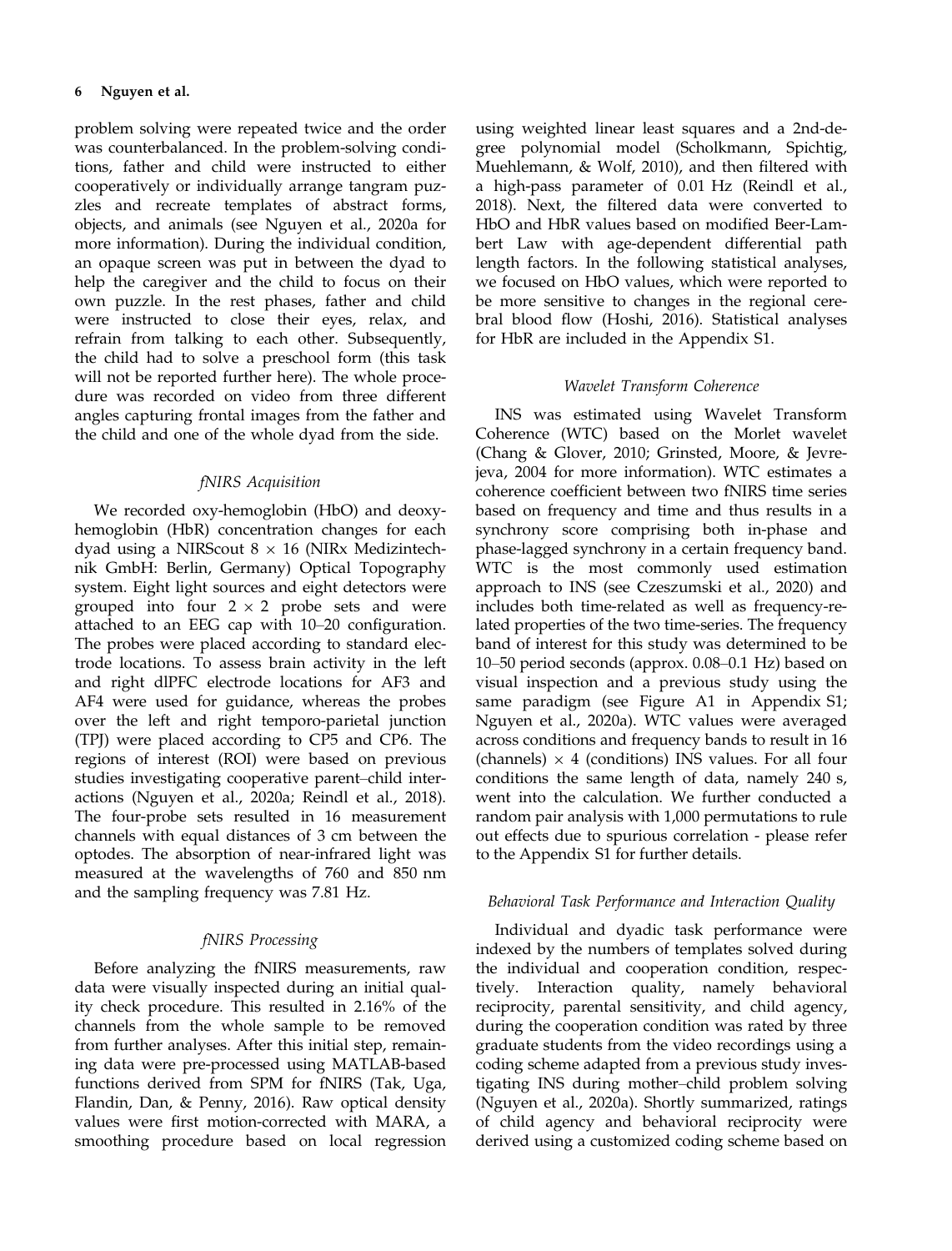the Coding System for Mother–Child Interactions (Healey, Gopin, Grossman, Campbell, & Halperin, 2010), and paternal sensitivity was assessed with a German instrument labeled INTAKT (an agglomeration of the German word "Interaktion" meaning interaction, and "intakt" meaning intact—referring to an intact mother child relationship; Hirschmann, Kastner-Koller, Deimann, Aigner, & Svecz, 2011). For more details on these coding scales (as well as interrater reliability from 25% of the video recordings calculated as intraclass correlations—ICC), please refer to Table 1. Each scale was rated on a 7-point Likerttype scale  $(1 = no occurrence, 7 = continuous occur$ rence) and averaged over the two cooperation conditions. Any discrepancy of more than one point on each scale between coders was reviewed and a consensus was obtained.

# Additional Trait-Like Variables From Self-Reports Related to Fatherhood

#### Role of the Father Questionnaire

Fathers' attitudes toward fatherhood (i.e., the extent that fathers believe to play an important role for child development) were measured using a German translation of the ROFQ (Palkovitz, 1984)

adapted to fathers of preschoolers. The ROFQ contains 15 items and fathers indicate their level of agreement or disagreement with each item on a 5 point scale. Higher scores reflect attitudes that fathers are capable of caring for children and that they should be involved with and act sensitively toward their children. Internal consistency was adequate with Cronbach's  $\alpha$  = .78.

#### Parenting Stress Index

The current amount of fathers' parenting stress was assessed with the short German version of the Parenting Stress Index (Tröster, 2011). This self-report questionnaire evaluates the magnitude of parental stress within the child and the parenting domain. It consists of 48 items that form brief statements on stressors regarding the parent's perception of the child and the parent's functioning using a 5-point Likert scale ranging from 1 (not at all) to 5 (very strong). Internal consistency was high with Cronbach's  $\alpha$  = .91.

#### Statistical Analysis

Statistical analyses were run in RStudio (RStudio Team, 2020). Behavioral and questionnaire data analysis was conducted using linear regressions for

Table 1

Scale Names, Descriptions, and Interrater Reliability Are Depicted in the Table

| Subscales                       | Description                                                                                                                                                                                                                                                                                                                                                                                                                                                                                                                                                                                                                                   | Intraclass cor-<br>relation |
|---------------------------------|-----------------------------------------------------------------------------------------------------------------------------------------------------------------------------------------------------------------------------------------------------------------------------------------------------------------------------------------------------------------------------------------------------------------------------------------------------------------------------------------------------------------------------------------------------------------------------------------------------------------------------------------------|-----------------------------|
| Cooperative task<br>performance | Cooperative task performance is indicated by the number of templates solved during the<br>cooperation condition                                                                                                                                                                                                                                                                                                                                                                                                                                                                                                                               |                             |
| Individual task<br>performance  | Individual task performance is indicated by the number of templates the child solves by him<br>or herself during the individual problem-solving condition                                                                                                                                                                                                                                                                                                                                                                                                                                                                                     |                             |
| Behavioral<br>reciprocity       | Contingent behavioral responses to the interaction partner and mutual engagement in the task.<br>Higher ratings indicate turn-taking and that the dyads were attentive to one another. They<br>took interest and pleasure in the mutual task completion as well as in the interaction.<br>Furthermore, dyads with high scores displayed reciprocal behaviors coupled with signs of<br>shared affect, such as smiling or eye contact. Dyads scoring low on the scale are<br>characterized as being impatient or having disregard for the partner's actions, being<br>passive, or completing the task in parallel without any shared experience | $r = .74$                   |
| Paternal sensitivity            | The scale entails the father's prompt, appropriate, and sensitive response to his child's signals.<br>Fathers who scored high on this scale were continuously oriented towards the child's needs<br>and wishes. They were loving and warm and gave appropriate and supportive feedback in<br>a way that motivated the child. Low sensitivity was characterized as low emotional<br>engagement with the child or in the interaction, and being insensitive to the child's<br>cognitive and emotional needs                                                                                                                                     | $r = .83$                   |
| Child agency                    | This scale captures how the child approaches the task. High scores were assigned to a child<br>that shows interest, vigor, enthusiasm, and eagerness to do the tasks. The child invested<br>efforts in his or her activities, was confident and valued success. Moreover, high scores<br>indicate that the child took on a leading role. Low scores imply a lack of confidence,<br>interest or excitement, hesitant behavior, or restrained affect                                                                                                                                                                                            | $r = .89$                   |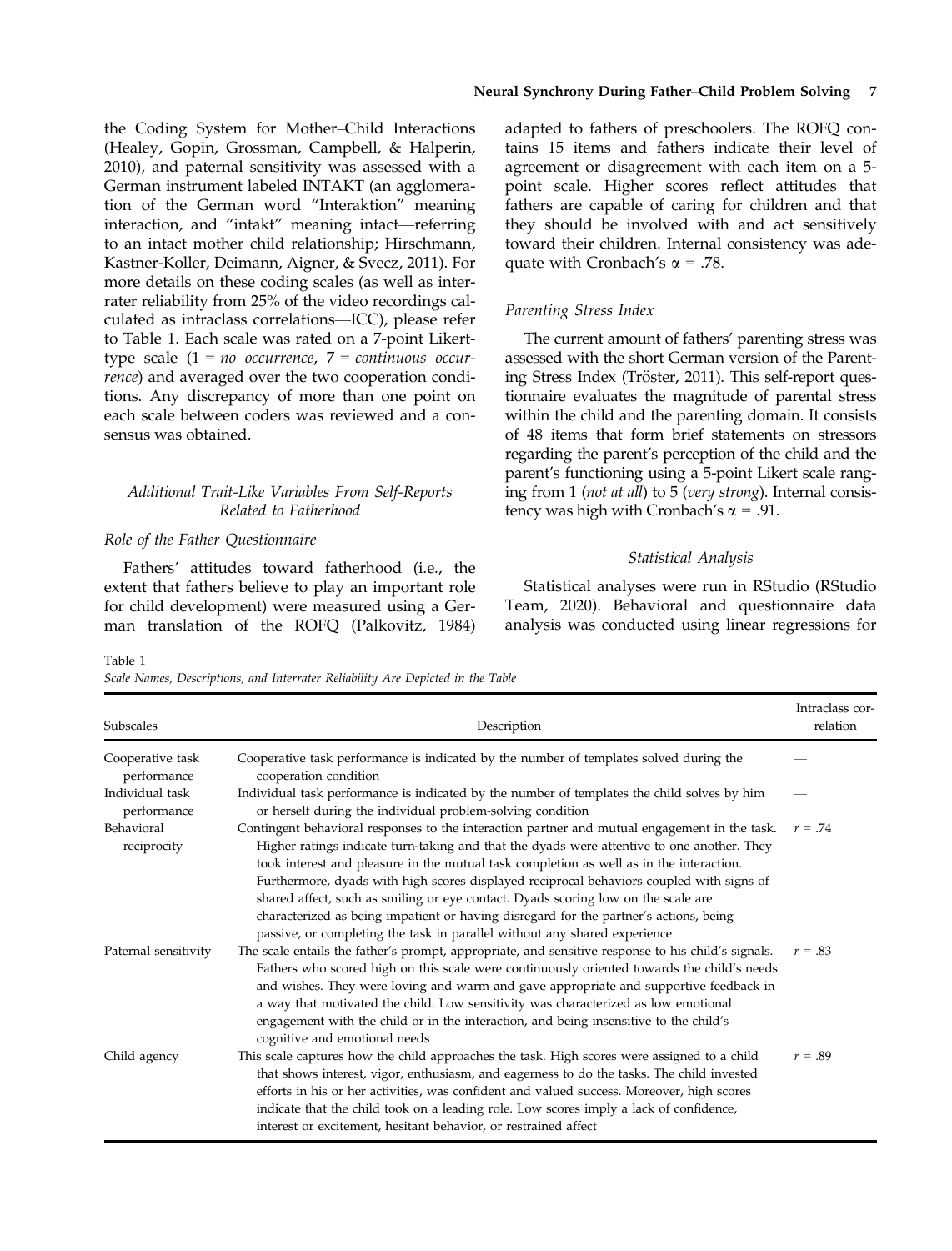behavioral scales, that is, task performance, parental sensitivity, child agency, engagement, as well as self-report scales, that is, role of the father and parental stress. Behavioral reciprocity was analyzed using zero-inflated Poisson regressions. We corrected *p*-values with the false discovery rate (FDR;  $q < .05$ ) for multiple comparisons. Descriptive statistics and results of linear regressions are reported in the Appendix S1.

For the INS analysis across our four ROIs and three conditions, a linear mixed-effects model was calculated with the package lme4 (Bates, Mächler, Bolker, & Walker, 2015). As WTC values ranged from 0 to 1, they were Fisher's z transformed. WTC values were entered as the response variable with condition (cooperation vs. individual vs. rest) and the interaction effect of ROI (four per dyad) as fixed factors and with random slopes for each condition in each dyad. For each a priori hypothesis, an individual statistical model was calculated. To test for the effects of individual and dyadic factors on INS beyond looking at the main pattern of INS (Model 1), we estimated the following statistical models using a subset of data containing only WTC values from the cooperation condition versus the individual condition (the latter serving as an active control condition) according to our pre-registration. Model 2 (dyadic interaction variables) included the fixed and interaction effects of condition, cooperative task performance and behavioral reciprocity. Model 3 included the fixed and interaction effects of condition and child agency. Model 4 (state-like paternal variables) comprised the fixed and interaction effects of condition, paternal sensitivity and parental stress. Model 5 (trait-like paternal variables) included the fixed and interaction effects of condition and the Role of the Father. All model formulae and further details on model output are included in the Appendix S1.

Model fit was obtained comparing the full models that included all predictors with the respective null models that only included the random effect structure using a Likelihood ratio test (Dobson, 2002). To examine the significance of fixed effect factors, we calculated confidence intervals with the function confint to estimate robustness (i.e., confidence intervals excluding 0) and post-hoc comparisons using the package emmeans to further analyze the relations according to our pre-registered hypotheses. p-values in post-hoc contrasts were corrected using Tukey's honest significant differences (Abdi & Williams, 2010).

## Results

## Interpersonal Neural Synchrony

First, we examined whether different father–child contexts of interaction and non-interaction affected dyadic INS in dlPFC and TPJ (Model 1). Linear mixed-effects analysis revealed a significant main effect of condition,  $\chi^2(3) = 22.34$ ,  $p < .001$  (see Figure 2). Overall, dyads showed higher levels of INS, in terms of increased WTC, during the cooperative problem-solving task in comparison to individual problem solving as well as rest,  $t = 4.31 - 5.02$ ,  $p < .001$ . We found no significant difference between INS during individual problem solving and rest,  $p = .984$ .

Model 1 also resulted in a significant main effect of ROI,  $\chi^2(3) = 9.13$ ,  $p = .027$ . However, the interaction between condition and ROI remained non-significant,  $p = .121$ . Subsequent planned exploratory contrasts between conditions were calculated in each ROI and showed significant increases in INS during the cooperation as compared to the individual and resting conditions in the left and right dlPFC as well as left TPJ,  $t = 2.83-4.55$ ,  $p < .002$ (see Figure 3). Contrasts between conditions in the right TPJ were found to be significant for cooperation versus rest,  $t = 2.34$ ,  $p = .049$ , but only marginal for the cooperation versus individual condition,  $p = .096$ . Overall, INS was increased in the cooperation condition in all ROI in comparison to an individual condition and rest phases.



Figure 2. Illustration of interpersonal neural synchronization (INS; y axis) in terms of Wavelet Transform Coherence (WTC) during the cooperation condition (red) was significantly higher than in the individual (green) and rest (blue) conditions  $(x \text{ axis})$ . \*\*\*p < .001.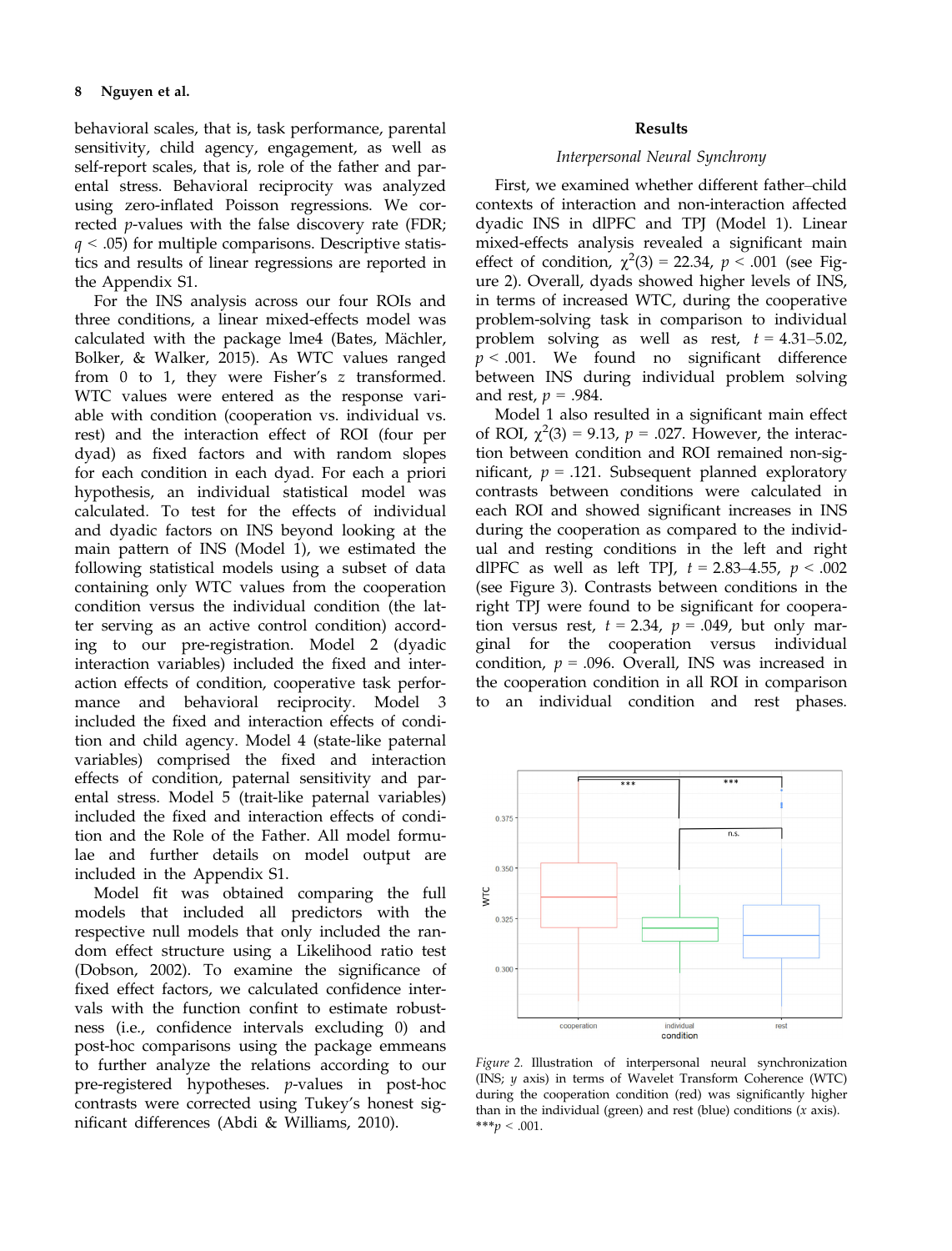#### Neural Synchrony During Father–Child Problem Solving 9



Figure 3. Illustration of interpersonal neural synchronization (INS; y axis) in the cooperation condition (red) as compared to the individual (green) or rest (blue) conditions (x axis) in bilateral dorsolateral prefrontal cortex (dlPFC) and bilateral left temporo-parietal junction (TPJ; region of interest = facet columns). WTC = Wavelet Transform Coherence.  $**p* < .05. ***p* < .01. ****p* < .001.$ 

Subsequent analyses included the fixed effect of ROI to control for confounds.

# Dyadic Interaction Variables

Model 2 tested the effects of dyadic interaction variables, namely task performance and behavioral reciprocity, and whether they differed in their relation to INS in the cooperation versus the individual condition (the latter serving as an active control condition). Findings revealed nonsignificant main effects and interactions for all predictors,  $p > .12$ , which means that in the current investigation in father–child dyads, cooperative INS was neither related to dyadic differences in behavioral reciprocity nor task performance.

# Child Agency

In a third linear mixed-effects model (Model 3), we probed child agency ratings as fixed effects predictors. Results revealed that child agency was not related to INS in any condition as there were no significant main effects and interactions,  $p > .221$ .

# Paternal Variables

# State-Like Variables: Paternal Sensitivity and Parental Stress

In linear mixed-effects Model 4, we tested the effects of state-like paternal variables, that are, paternal sensitivity and parental stress in fathers. Model 4 revealed no significant main or interaction effects involving paternal sensitivity,  $p > .572$ , and analyses pertaining to parental stress only showed a marginal main effect,  $\chi^2(1) = 2.82$ ,  $p = .092$ , estimate =  $-.004$ ,  $SE = .003$ ,  $95\%$  CI  $[-.009, .002]$ . Although there seemed to be previous indications for higher self-reported parental stress to be related with lower levels of INS during mother–child interaction, this effect did not seem to be robust enough in the present sample of father–child dyads.

#### Trait-Like Variables: Role of the Father

In Model 5 the effect of the trait-like variable Role of the Father on INS was analyzed. Model 5 revealed a significant main effect of the Role of the Father,  $\chi^2(1) = 4.57$ ,  $p = .033$ , as well as an interaction with condition that was approaching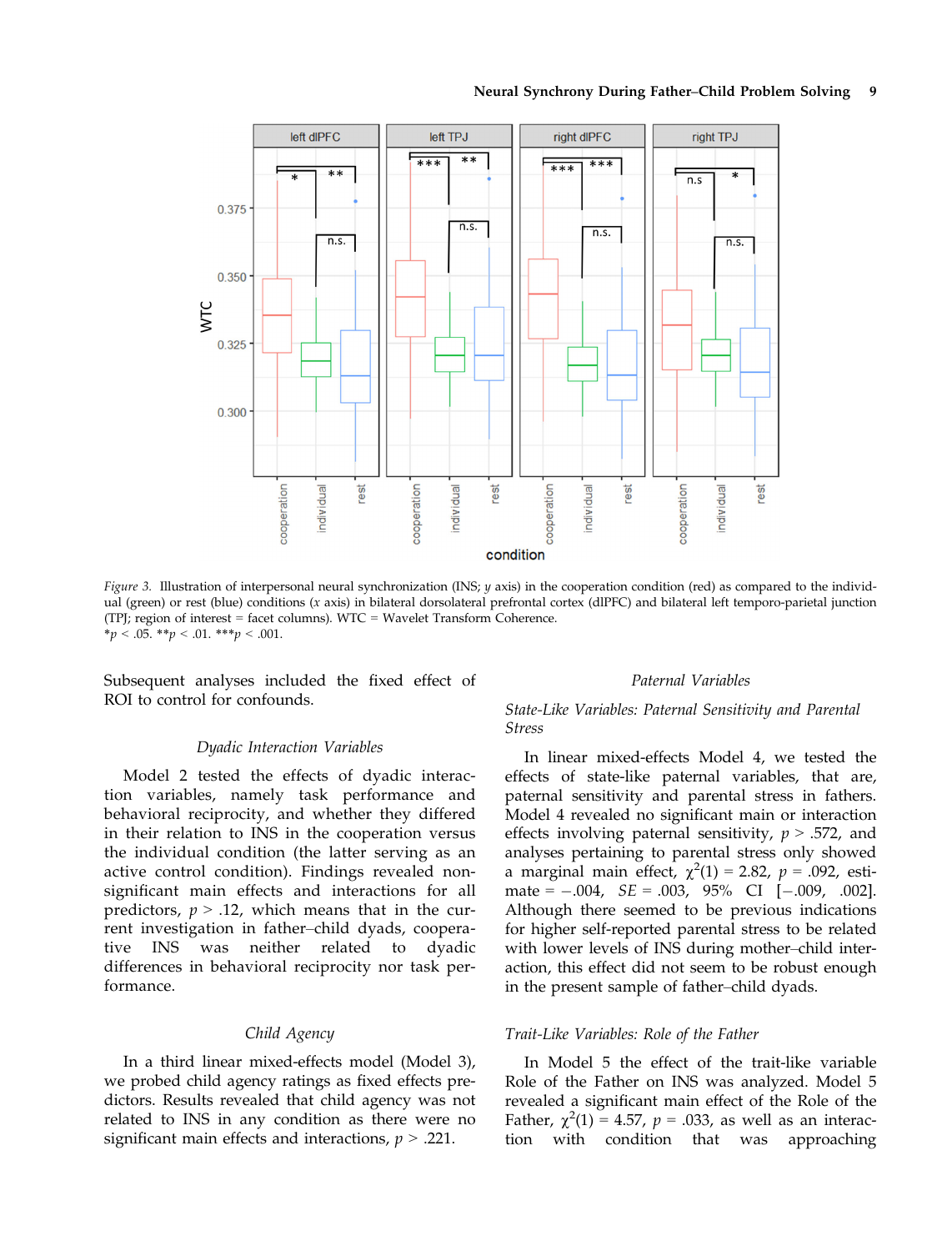

Figure 4. Illustration of the significant positive association between interpersonal neural synchronization (INS;  $y$  axis) in terms of Wavelet Transform Coherence (WTC) and Role of the Father Questionnaire (ROFQ) scores (x axis). The gray shaded area corresponds to 95% confidence intervals and each black dot corresponds to data from one dyad.

significance,  $\chi^2(1) = 3.59$ ,  $p = .058$  (see Figure 4). A subsequent post-hoc trend analysis revealed the association to be positive and the most robust in the cooperation condition, estimate = .007,  $SE = .003, 95\% \text{ CI}$  [.002, .013], while positive but not robust in the individual condition, estimate = .002,  $SE = .003$ ,  $95\%$  CI  $[-.003, .008]$ . This pattern indicated that when the father's attitude toward his role in child-rearing was more involved, sensitive, and positive, INS in the cooperation condition was increased.

Results of the exploratively evaluated associations between dyadic and individual behavioral patterns as the well as the role of the biological sex of the child on father–child INS are reported in the Appendix S1.

#### Discussion

In the present study, we investigated whether father–child dyads show interpersonal neural synchronization (INS) in temporo-parietal and dorsolateral prefrontal areas in different interactive and non-interactive contexts. Furthermore, we tested a number of dyadic, parental, and child state- and trait-like characteristics hypothesized to associate with INS. Overall, father–child dyads showed increased INS in bilateral dlPFC as well as left TPJ during a cooperative problem-solving task in comparison to individual problem solving as well as rest phases. This finding specifically in father–child dyads is consistent with previous literature assessing INS during mother–child cooperation at both preschool and school age (see Nguyen, Bánki, et al., 2020). In addition, we identified a significant association between Role of the Father Questionnaire (ROFQ) scores and INS during father–child interaction, being strongest during cooperation - a pattern that again aligns with previous findings from mother–child interaction (Nguyen Kayhan, Matthes, Vrticka, et al., 2020). However, in contrast to extant studies (Nguyen et al., 2020a; Reindl et al., 2018), INS during cooperation in father–child dyads was unrelated to task performance, behavioral reciprocity or child agency. To conclude, our study is the first to underscore that differences in father–child neural synchrony could be related to differences in the trait-like parenting attitude of fathers.

In line with previous fNIRS hyperscanning studies between adults (see Czeszumski et al., 2020 for a review) and caregiver–child dyads with mostly mothers participating (Nguyen, Bánki, et al., 2020), we find that fathers and preschool-aged children show increased INS in the left TPJ as well as bilateral dorsolateral prefrontal areas (dlPFC) during cooperative problem solving. The TPJ is suggested to continuously track the socio-emotional value of temporal regularities in sensory input, such as those induced through behavioral coordination necessary for cooperation (Hoehl et al., 2020). In addition, activation of the TPJ was found to be associated with social connectedness (Eddy, 2016). The dlPFC, on the other hand, has been implicated in cognitive top-down control during cooperation to ensure that attention is directed toward task-relevant information (Gvirts & Perlmutter, 2020). Temporal contingency in cognitive control likely reflects similar, mutually adapted cognitive demands and/or effort. Interestingly, a growing body of hyperscanning research shows that synchronised activity in the TPJ and dlPFC constitutes an important component of the neural mechanisms supporting social interaction (Redcay & Schilbach, 2019).

On a more general note, increased INS in TPJ and dlPFC during cooperation is suggested to be maintained to facilitate attunement and greater allocation of attention to the interaction to reap its potential benefits (Gvirts & Perlmutter, 2020). INS could not only facilitate mutual focus on the given task, but also increase salience of communication cues, thereby enhancing the predictability of social interactions. The more interactions are rhythmic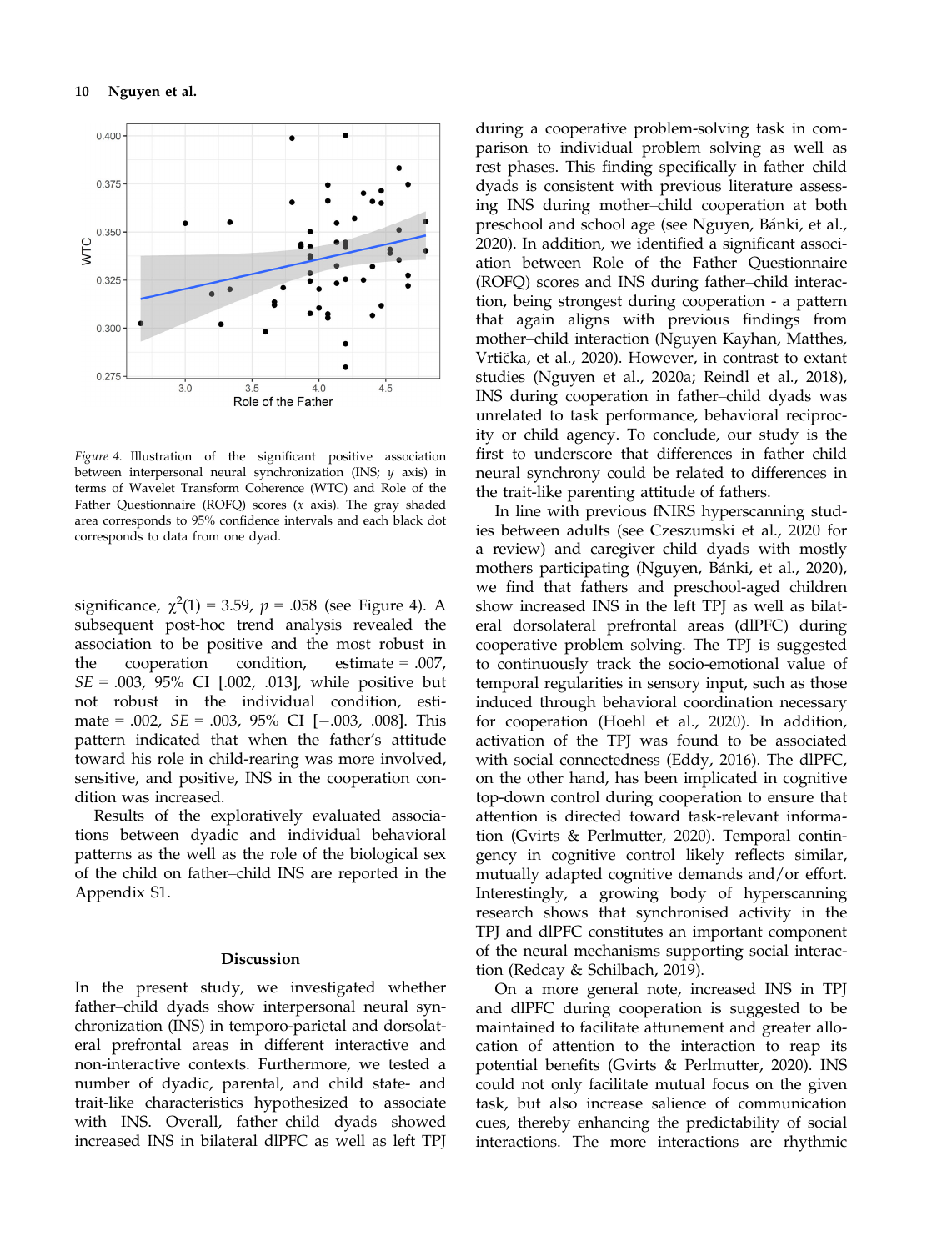and thus regular, the more they are predictable for both partners. With increased predictability through interpersonal synchrony it becomes easier for one individual to align their own rhythm to the rhythm of another person (Hoehl et al., 2020; Koban, Ramamoorthy, & Konvalinka, 2019). Accordingly, it was proposed that the rhythmic alignment of brain activity may reflect the regularity of interactive rhythms induced by social interactions (Markova et al., 2019). Increased INS in parent–child dyads during cooperation in the left TPJ and bilateral dlPFC may thus also relate to processes involved in processing and prediction of the interaction partner's behavior (see also Perner, Aichhorn, Kronbichler, Staffen, & Ladurner, 2006), which has to be continuously monitored and adjusted to one's own intentions and behavior.

Crucially, although the overall pattern of INS across bilateral dlPFC and TPJ was comparable in mother– and father–child pairs, the anatomical distribution of effects does not appear to be identical (Nguyen et al., 2020a). Father–child dyads only showed marginally significant increases in INS during cooperation in the right TPJ, which is generally linked to mentalizing and shared intention (Perner et al., 2006). Due to the limited information we have on the localization of the optodes, however, we need to proceed cautiously when speculating about the involvement of specific brain areas and their lateralization in INS processes.

Interpersonal coordination on the neural level between mothers and their children was previously found to positively correlate with successful cooperation, namely higher task performance and communication (see Nguyen, Bánki, et al., 2020). INS during the present father–child cooperative task, however, did not seem to be related to task performance. This finding underscores that the neural dynamics in father–child problem solving can diverge from mother–child problem solving although the interaction would follow similar behavioral dynamics (Conner, Knight, & Cross, 1997).

Diverging from mother–child dyads (Nguyen et al., 2020a), we did not find an association between child agency and INS in father–child cooperative problem solving. The absence of this effect is somewhat unexpected since the role of child characteristics and behavior has been described as essential for INS in previous research (Nguyen et al., 2020a; Quiñones-Camacho et al., 2019). Attempting to explain these diverging findings, we need to consider the age-range in the so far available findings on interpersonal synchrony and its role as a mechanism of dynamic mutual adjustments of behavior and brain activity. In caregiver– infant interaction during the first year of life, behavioral and neural coordination are guided by nonverbal communicative rhythms, such as touch, gaze, singing, and vocalizations, and these patterns were shown in both father– and mother–child pairs (Feldman, 2012). As language and symbolic thought emerge toward the second year of life, they become part of the repertoire of how fathers and mothers can establish interpersonal synchrony with their children (Keren, Feldman, Namdari-Weinbaum, Spitzer, & Tyano, 2005). Children further mature in their ability to deliberately engage, both physiologically and socio-emotionally, in social interactions with both parents during their preschool years (Harrist & Waugh, 2002). Concerning the role of child agency in parent–child interactions in that child age range, however, Hughes, Lindberg, and Devine (2018) showed that mothers' support for children's agency and autonomy may be higher than fathers' support. The potential implication of this finding could be that child agency during father–child interactions in that child age range might not be a driving factor for fathers to engage in a reciprocal interaction with their child (Bureau et al., 2014). Within such father–child interactions, child agency would rather map children's engagement in the task itself, which may not be related to INS per se. In future studies, additional dyadic characteristics in association with parental gender should be taken into account to further explore and clarify potential similarities and differences in mother– versus father–child interaction, child agency, and INS.

Besides child agency, we also tested for associations between behavioral reciprocity and paternal sensitivity and INS. However, these two behavioral measures were not significantly related to INS, particularly during cooperation. In previous mother– child hyperscanning studies, interaction quality, in terms of synchrony/reciprocity, during problem solving was shown to positively correlate with INS in the TPJ and dlPFC (Nguyen et al., 2020a; Quiñones-Camacho et al., 2019). Furthermore, Nguyen et al. (2020b) found increased INS to relate with higher amounts of turn-taking during mother– child conversation. However, in the current study, father–child dyads showed rather low levels of reciprocity with limited variance between dyads. The lack of variance in reciprocity between fathers and their children may thus have resulted in a nonsignificant relation of reciprocity with INS. The low levels of reciprocity further indicate that father–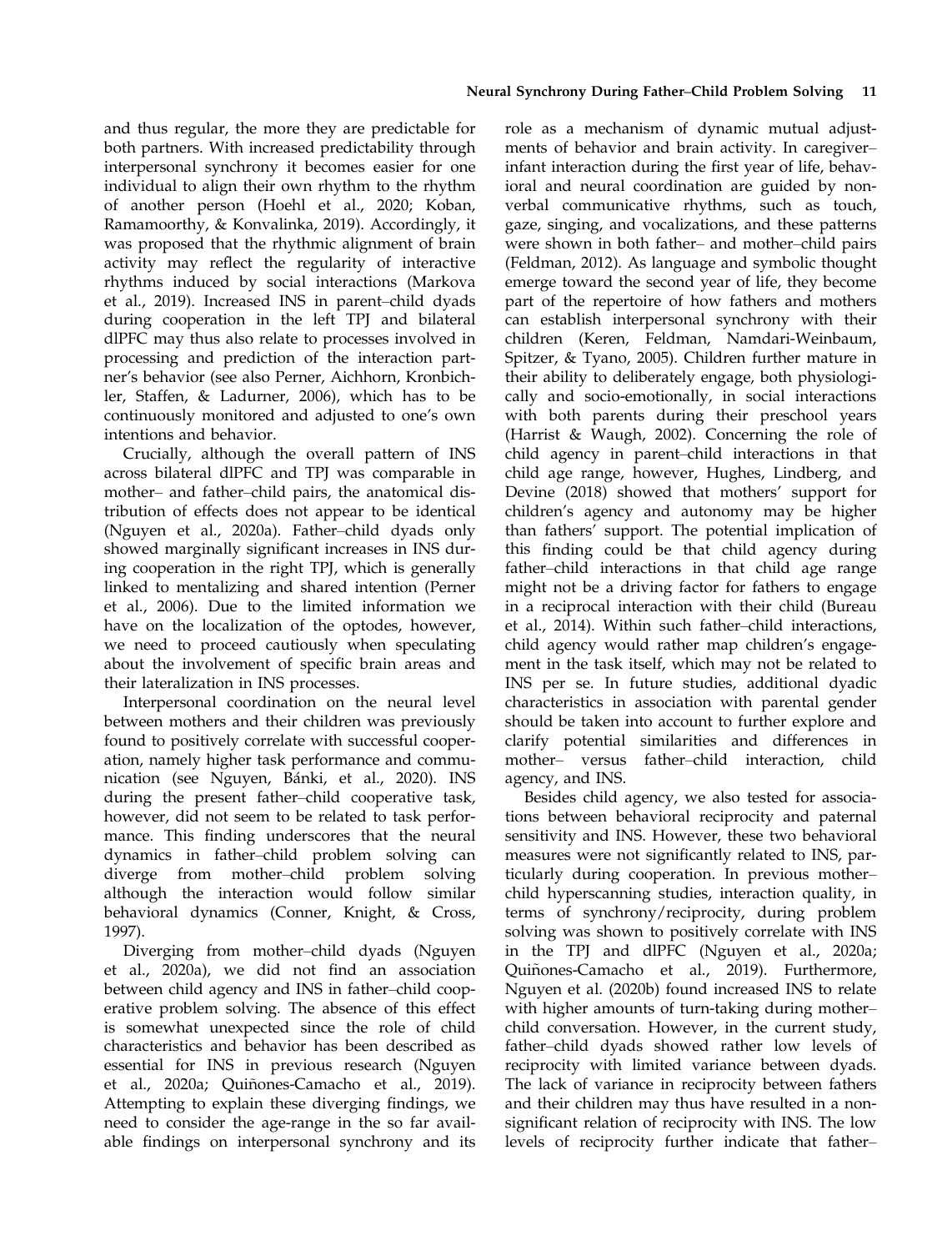child joint problem solving was less likely to be coordinated in a turn-taking manner. Even though this finding is in line with behavioral research that fathers are less likely to show cyclic interactions with their children (e.g., Lamb, 2010), it begs the question whether fathers establish INS with their children using different behavioral dynamics in comparison to mothers' continuous adjustments throughout the interaction (see Markova et al., 2019). Future studies should look into the effect of experimentally manipulated levels of reciprocity in a task that necessitates turn-taking behavior to examine how those affect INS.

Regarding parental sensitivity, our analyses did not reveal any association with INS during cooperation. This lack of association is consistent with previous work using the same problem-solving task in mother–child pairs (Nguyen et al., 2020a). Although parental sensitivity did relate to another behavioral measure of interaction quality during both mother– and father–child interaction, reciprocity (see also below), such positive interactional parent characteristics did not seem to translate into INS. More research is needed to unveil whether this lack of association generalizes across other social contexts and age groups. For instance, parental sensitivity may play a more prominent role in more demanding or stressful contexts and/or for younger children.

It should also be mentioned here that no specific associations involving biological child sex during the cooperation condition were present. It was therefore not possible to extend previous observations of fathers supporting their sons' agency by activating them (Paquette & Dumont, 2013) and fathers being more attuned toward their daughters and cater more toward their needs (e.g., de Mendonca et al., 2019) by means of INS in the current study. The issue of biological child sex differences, particularly during father–child interaction, nonetheless remains intriguing and should be further investigated using both behavioral as well as neuroimaging methods.

Apart from looking at associations between INS, behavioral task performance, and interaction quality from video ratings, we also assessed direct relations between the latter two behavioral measures. This revealed several interesting patterns. Behavioral task performance during cooperation was negatively related to paternal sensitivity but positively related to child agency and individual task performance. In addition, there was a positive association between paternal sensitivity and reciprocity.

Sensitive parenting in fathers was previously associated with more reciprocal behavior between fathers and their children (Harrist & Waugh, 2002; Leclère et al., 2014), and suggested to represent a marker for high interaction quality in terms of attachment security (Brown et al., 2012). In the present study, the pattern of results implies that sensitive parenting (with higher reciprocity) during cooperative problem solving was characterized by poorer task performance. In turn, higher cooperative task performance was linked to stronger child autonomy and individual task performance (i.e., child ability). Overall, these findings may suggest that father–child dyads were most successful in terms of cooperative task-performance if fathers did not engage in sensitive and reciprocal behavior but instead the child was able to lead the task as the primary agent. Accordingly, task performance during cooperative interaction was determined by how well the children engaged in and subsequently solved the task by themselves, instead of depending on coordinating dyadic efforts.

Higher sensitivity in fathers was previously associated with engagement in didactic interactions (González, 1996), and INS evidenced during didactic interactions of children with their teacher was linked to learning success rather than cooperative problem-solving success as an outcome (e.g., Bevilacqua et al., 2019). Consequently, cooperative task performance may only consider one style of interaction and thus capture only one out of many potential functions of (parent–child) INS (Hoehl et al., 2020). These considerations may potentially explain some of our findings reported here. While INS during father–child interaction was unrelated to cooperative task-performance and child agency, cooperative task performance was related to both child agency and individual child ability. At the same time, this pattern does not imply a direct link between child ability (i.e., learning success) and parental sensitivity and/or reciprocity. It may be that in the present problem-solving task, INS rather reflected the father's observation of his child leading the task and only giving intermittent, not necessarily sensitive feedback—focusing on the child's learning rather than the cooperation per se. The observed pattern differed from observations we made previously in mother–child pairs engaging in the same task where INS did relate to cooperative task performance and reciprocity (Nguyen et al., 2020a). In future studies, more than one task outcome to parent–child INS should be considered to take the caregiver's interaction role, that is, as playmate, teacher, etc., into account. In addition, it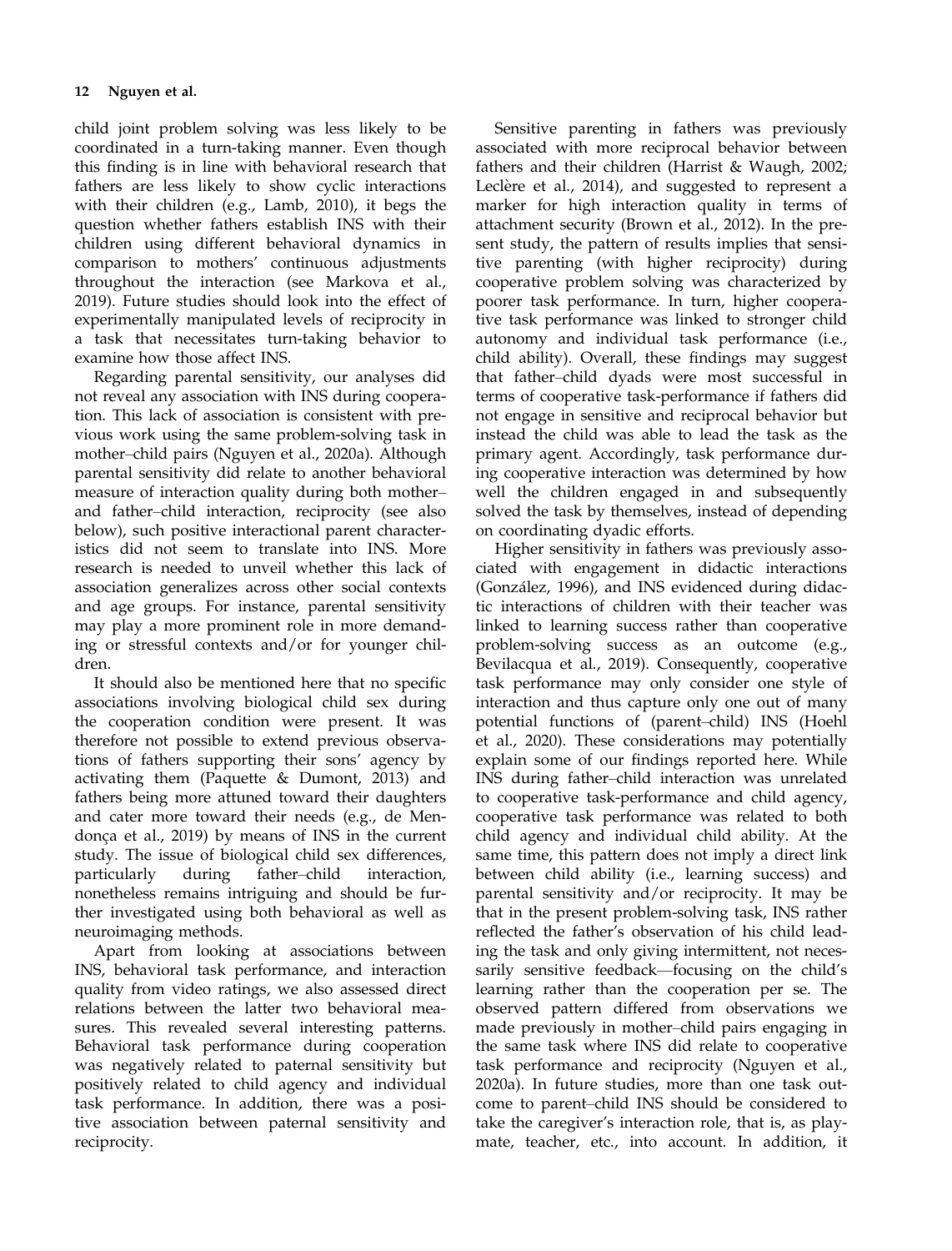would be very interesting to test children's interactions with both their mothers and fathers, ideally in both dyadic and triadic settings. This would allow for investigating father–mother interaction patterns and relationship quality and their influence on parent–child interaction patterns and relationship quality (and vice-versa).

Besides the influence of paternal sensitivity coded from interaction videos on INS, we observed that fathers' self-reported attitude toward their role as a parent (Role of the Father Questionnaire; ROFQ) was associated with the degree of INS in father–child problem solving. To date, this is the first fNIRS hyperscanning study to find such association. Father involvement is often mentioned as very important and conducive to fatherhood as well as child development (Flouri et al., 2016). Fathers' attitude toward parenting has been shown to be a strong predictor for father involvement and more specifically parent–child interaction quality and quantity (Fox & Bruce, 2001). We assume that stronger identification with being a warm and supporting parent can help fathers in their self-efficacy as well as sensitivity when interacting with their child (Brown et al., 2012). In particular, self-efficacy is maintained to be an important mechanism to influence parenting behavior in terms of consistency, which feeds back to parents being able to engage in more harmonic interactions with their children (Giallo, Treyvaud, Cooklin, & Wade, 2013). Higher interaction quality through stronger identification with being a warm and supporting parent could thus be related to higher levels of INS in parent–child interactions (Nguyen et al., 2020a). Although our results are only preliminary to this vast field of parenting constructs, they underscore the potential factor of parental self-efficacy for future studies concerning parent–child INS.

The current study has some limitations. One limitation is the homogeneity of the participants' socioeconomic backgrounds. It may be that due to the lack of socio-economic variance in our sample, our findings are more strongly representative of a certain caregiver group rather than easily generalizable to the overall population. For example, Allport et al. (2018) report that especially low-resource families struggle with father involvement in child-rearing, which calls for future studies addressing how interpersonal synchronization and parental characteristics interact in different, more varied socio-economic groups. Another limitation is the relatively short interaction duration. The experimental conditions in the present study each lasted for 4 min in total, which is shorter than the intervals used in other studies that derive behavioral ratings from videos (e.g., Hirschmann et al., 2011). Accordingly, our coders had to evaluate the father–child interaction based on fewer observation points, which might have affected the rating results.

# Conclusions and Future Directions

This fNIRS hyperscanning study investigated INS during cooperative problem solving in father– child dyads as a function of dyadic behavioral and individual trait-like variables in fathers for the first time. In line with existing results from dyadic fNIRS measurements in school-aged child-parent and preschool child-mother dyads, we report increased INS during cooperation in lateral prefrontal (dlPFC) and temporoparietal (TPJ) brain areas in father–child dyads at preschool age. This said, our data tentatively suggest that INS during cooperative problem solving in father–child dyads may reflect somewhat different underlying processes as compared to those found in mother–child dyads. For example, our findings on INS in father– child dyads weakens the notion of child agency as a central behavioral variable relating to inter-dyadic variability in INS, since it might play a more important role in mother–child than in father–child interaction. Moreover, we only observed an association between INS and cooperative task performance and reciprocity in mother– but not father–child pairs. Future studies might be able to decipher further relevant behaviors and traits in relation to INS in father–child interactions and probe possible mediation / moderation mechanisms (see Feng et al., 2020). A more detailed comparison of behavioral and INS patterns in dyads consisting of mothers and fathers with their children seems to be a promising research avenue. Specifically considering father–child interaction, our study identified fathers' self-reported attitude toward their role as a parent as a relevant factor for father–child INS during cooperation. In a broader societal context, it, therefore, seems relevant to promote the importance of paternal involvement by means of stronger identification with being a warm and supporting parent for child developmental outcomes.

#### References

Abdi, H., & Williams, L. J. (2010). Tukey's honestly significant difference (HSD) test. Encyclopedia of research design, 3, 583–585.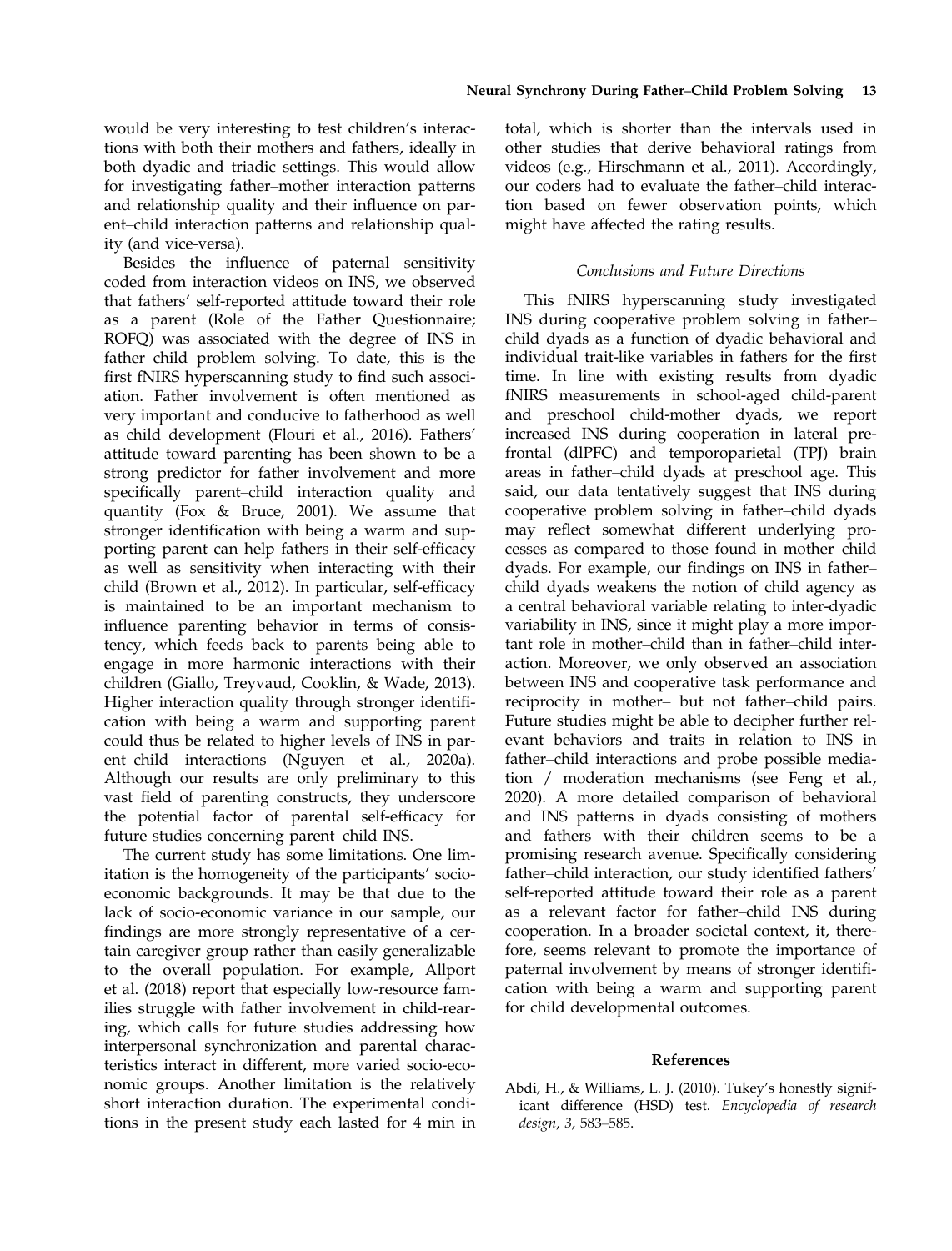# 14 Nguyen et al.

- Ahnert, L., & Schoppe-Sullivan, S. J. (2020). Fathers from an attachment perspective. Attachment & Human Development, 22, 1–3. [https://doi.org/10.1080/14616734.](https://doi.org/10.1080/14616734.2019.1589054) [2019.1589054](https://doi.org/10.1080/14616734.2019.1589054)
- Allport, B. S., Johnson, S., Aqil, A., Labrique, A. B., Nelson, T., Kc, A., . . . Marcell, A. V. (2018). Promoting father involvement for child and family health. Academic Pediatrics, 18, 746–753. [https://doi.org/10.1016/](https://doi.org/10.1016/j.acap.2018.03.011) [j.acap.2018.03.011](https://doi.org/10.1016/j.acap.2018.03.011)
- Azhari, A., Leck, W. Q., Gabrieli, G., Bizzego, A., Rigo, P., Setoh, P., . . . Esposito, G. (2019). Parenting stress undermines mother–child brain-to-brain synchrony: A hyperscanning study. Scientific Reports, 9, 1–9. [https://](https://doi.org/10.1038/s41598-019-47810-4) [doi.org/10.1038/s41598-019-47810-4](https://doi.org/10.1038/s41598-019-47810-4)
- Bakermans-Kranenburg, M. J., Lotz, A., Dijk, K. A., & van IJzendoorn, M. (2019). Birth of a father: Fathering in the first 1,000 days. Child Development Perspectives, 13, 247–253.<https://doi.org/10.1111/cdep.12347>
- Balconi, M., & Pagani, S. (2015). Social hierarchies and emotions: Cortical prefrontal activity, facial feedback (EMG), and cognitive performance in a dynamic interaction. Social Neuroscience, 10, 166–178. [https://doi.](https://doi.org/10.1080/17470919.2014.977403) [org/10.1080/17470919.2014.977403](https://doi.org/10.1080/17470919.2014.977403)
- Barker, B., Iles, J. E., & Ramchandani, P. G. (2017). Fathers, fathering and child psychopathology. Current Opinion in Psychology, 15, 87–92. [https://doi.org/10.](https://doi.org/10.1016/j.copsyc.2017.02.015) [1016/j.copsyc.2017.02.015](https://doi.org/10.1016/j.copsyc.2017.02.015)
- Bates, D., Mächler, M., Bolker, B., & Walker, S. (2015). Fitting linear mixed-effects models using lme4. Journal of Statistical Software, 67, 1–48. [https://doi.org/10.18637/](https://doi.org/10.18637/jss.v067.i01) [jss.v067.i01](https://doi.org/10.18637/jss.v067.i01)
- Bevilacqua, D., Davidesco, I., Wan, L., Chaloner, K., Rowland, J., Ding, M., . . . Dikker, S. (2019). Brain-to-brain synchrony and learning outcomes vary by student–teacher dynamics: Evidence from a real-world classroom electroencephalography study. Journal of Cognitive Neuroscience, 31, 401–411. [https://doi.org/10.1162/jocn\\_a\\_](https://doi.org/10.1162/jocn_a_01274) [01274](https://doi.org/10.1162/jocn_a_01274)
- Brown, G. L., Mangelsdorf, S. C., & Neff, C. (2012). Father involvement, paternal sensitivity, and father– child attachment security in the first 3 years. Journal of Family Psychology, 26, 421–430. [https://doi.org/10.](https://doi.org/10.1037/a0027836) [1037/a0027836](https://doi.org/10.1037/a0027836)
- Bureau, J.-F., Yurkowski, K., Schmiedel, S., Martin, J., Moss, E., & Pallanca, D. (2014). Making children laugh: Parent–child dyadic synchrony and preschool attachment. Infant Mental Health Journal, 35, 482–494. [https://](https://doi.org/10.1002/imhj.21474) [doi.org/10.1002/imhj.21474](https://doi.org/10.1002/imhj.21474)
- Buss, D. M. (1981). Predicting parent–child interactions from children's activity level. Developmental Psychology, 17, 59–65.<https://doi.org/10.1037/0012-1649.17.1.59>
- Calderone, D. J., Lakatos, P., Butler, P. D., & Castellanos, F. X. (2014). Entrainment of neural oscillations as a modifiable substrate of attention. Trends in Cognitive Sciences, 18, 300–309. [https://doi.org/10.1016/j.tics.](https://doi.org/10.1016/j.tics.2014.02.005) [2014.02.005](https://doi.org/10.1016/j.tics.2014.02.005)
- Chang, C., & Glover, G. H. (2010). Time-frequency dynamics of resting-state brain connectivity measured

with fMRI. NeuroImage, 50, 81–98. [https://doi.org/10.](https://doi.org/10.1016/j.neuroimage.2009.12.011) [1016/j.neuroimage.2009.12.011](https://doi.org/10.1016/j.neuroimage.2009.12.011)

- Conner, D. B., Knight, D. K., & Cross, D. R. (1997). Mothers' and fathers' scaffolding of their 2-year-olds during problem-solving and literacy interactions. British Journal of Developmental Psychology, 15, 323–338. <https://doi.org/10.1111/j.2044-835X.1997.tb00524.x>
- Cowan, P. A., Cowan, C. P., Pruett, M. K., & Pruett, K. (2019). Fathers' and mothers' attachment styles, couple conflict, parenting quality, and children's behavior problems: An intervention test of mediation. Attachment & Human Development, 21, 532–550. [https://doi.org/10.](https://doi.org/10.1080/14616734.2019.1582600) [1080/14616734.2019.1582600](https://doi.org/10.1080/14616734.2019.1582600)
- Czeszumski, A., Eustergerling, S., Lang, A., Menrath, D., Gerstenberger, M., Schuberth, S., . . . König, P. (2020). Hyperscanning: A valid method to study neural interbrain underpinnings of social interaction. Frontiers in Human Neuroscience, 14, [https://doi.org/10.3389/](https://doi.org/10.3389/fnhum.2020.00039) [fnhum.2020.00039](https://doi.org/10.3389/fnhum.2020.00039)
- de Mendonça, J. S., Bussab, V. S. R., & Kärtner, J. (2019). Interactional synchrony and child gender differences in dyadic and triadic family interactions. Journal of Family Issues, 40, 959–981. [https://doi.org/10.1177/](https://doi.org/10.1177/0192513X19832938) [0192513X19832938](https://doi.org/10.1177/0192513X19832938)
- Dobson, A. J. (2002). An introduction to generalized linear models. Boca Raton, FL: Chapman and Hall.
- Dubowitz, H., Black, M. M., Cox, C. E., Kerr, M. A., Litrownik, A. J., Radhakrishna, A., . . . Runyan, D. K. (2001). Father involvement and children's functioning at age 6 years: A multisite study. Child Maltreatment, 6, 300–309.<https://doi.org/10.1177/1077559501006004003>
- Dumas, G., Lachat, F., Martinerie, J., Nadel, J., & George, N. (2011). From social behaviour to brain synchronization: Review and perspectives in hyperscanning. Intermediate-Range Ballistic Missile, 32, 48–53. [https://doi.](https://doi.org/10.1016/j.irbm.2011.01.002) [org/10.1016/j.irbm.2011.01.002](https://doi.org/10.1016/j.irbm.2011.01.002)
- Eddy, C. M. (2016). The junction between self and other? Temporo-parietal dysfunction in neuropsychiatry. Neuropsychologia, 89, 465–477. [https://doi.org/10.1016/j.ne](https://doi.org/10.1016/j.neuropsychologia.2016.07.030) [uropsychologia.2016.07.030](https://doi.org/10.1016/j.neuropsychologia.2016.07.030)
- Feldman, R. (2003). Infant–mother and infant–father synchrony: The coregulation of positive arousal. Infant Mental Health Journal, 24, 1–23. [https://doi.org/10.](https://doi.org/10.1002/imhj.10041) [1002/imhj.10041](https://doi.org/10.1002/imhj.10041)
- Feldman, R. (2012). Parent–infant synchrony: A biobehavioral model of mutual influences in the formation of affiliative bonds. Monographs of the Society for Research in Child Development, 77, 42–51. [https://doi.org/10.](https://doi.org/10.1111/j.1540-5834.2011.00660.x) [1111/j.1540-5834.2011.00660.x](https://doi.org/10.1111/j.1540-5834.2011.00660.x)
- Feldman, R. (2017). The neurobiology of human attachments. Trends in Cognitive Sciences, 21, 80–99. [https://](https://doi.org/10.1016/j.tics.2016.11.007) [doi.org/10.1016/j.tics.2016.11.007](https://doi.org/10.1016/j.tics.2016.11.007)
- Feng, X., Sun, B., Chen, C., Li, W., Wang, Y., Zhang, W., . . . Shao, Y. (2020). Self–other overlap and interpersonal neural synchronization serially mediate the effect of behavioral synchronization on prosociality. Social Cognitive and Affective Neuroscience, 15, 203–214. <https://doi.org/10.1093/scan/nsaa017>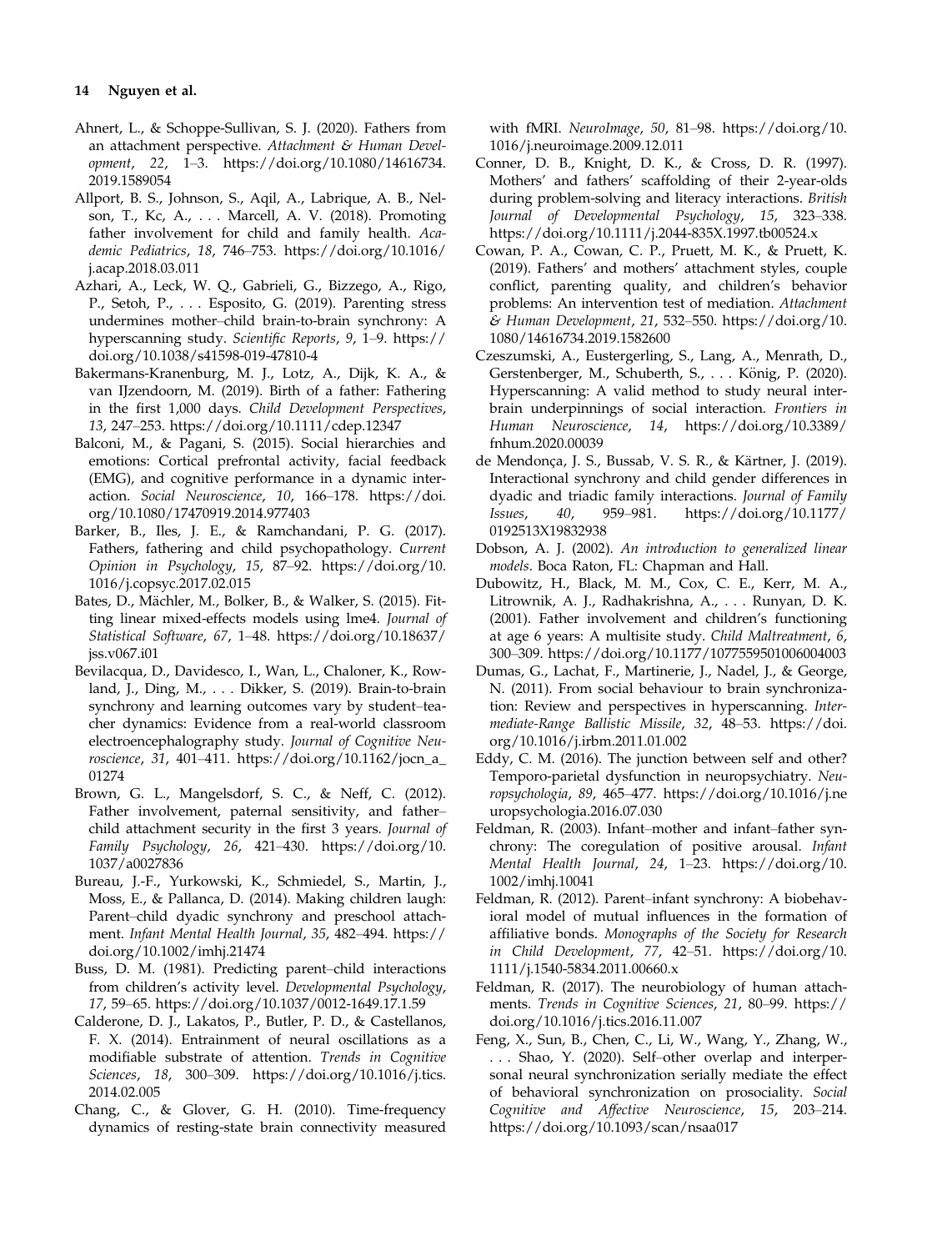#### Neural Synchrony During Father–Child Problem Solving 15

- Flouri, E., Midouhas, E., & Narayanan, M. K. (2016). The relationship between father involvement and child problem behaviour in intact families: A 7-year crosslagged study. Journal of Abnormal Child Psychology, 44, 1011–1021.<https://doi.org/10.1007/s10802-015-0077-9>
- Fox, G. L., & Bruce, C. (2001). Conditional fatherhood: Identity theory and parental investment theory as alternative sources of explanation of fathering. Journal of Marriage and Family, 63, 394–403. [https://doi.org/10.](https://doi.org/10.1111/j.1741-3737.2001.00394.x) [1111/j.1741-3737.2001.00394.x](https://doi.org/10.1111/j.1741-3737.2001.00394.x)
- Giallo, R., Treyvaud, K., Cooklin, A., & Wade, C. (2013). Mothers' and fathers' involvement in home activities with their children: Psychosocial factors and the role of parental self-efficacy. Early Child Development and Care, 183, 343–359. [https://doi.org/10.1080/03004430.2012.](https://doi.org/10.1080/03004430.2012.711587) [711587](https://doi.org/10.1080/03004430.2012.711587)
- Gonzalez, M.-M. (1996). Tasks and activities. A parent– child interaction analysis. Learning and Instruction, 6, 287–306. [https://doi.org/10.1016/S0959-4752\(96\)00017-](https://doi.org/10.1016/S0959-4752(96)00017-5) [5](https://doi.org/10.1016/S0959-4752(96)00017-5)
- Grinsted, A., Moore, J. C., & Jevrejeva, S. (2004). Application of the cross wavelet transform and wavelet coherence to geophysical time series. Nonlinear Processes in Geophysics, 11, 561–566. [https://doi.org/10.5194/npg-](https://doi.org/10.5194/npg-11-561-2004)[11-561-2004](https://doi.org/10.5194/npg-11-561-2004)
- Gvirts, H. Z., & Perlmutter, R. (2020). What guides us to neurally and behaviorally align with anyone specific? A neurobiological model based on fNIRS hyperscanning studies. The Neuroscientist, 26, 108–116. [https://](https://doi.org/10.1177/1073858419861912) [doi.org/10.1177/1073858419861912](https://doi.org/10.1177/1073858419861912)
- Harrist, A. W., & Waugh, R. M. (2002). Dyadic synchrony: Its structure and function in children's development. Developmental Review, 22, 555–592. [https://doi.](https://doi.org/10.1016/S0273-2297(02)00500-2) [org/10.1016/S0273-2297\(02\)00500-2](https://doi.org/10.1016/S0273-2297(02)00500-2)
- Hasson, U., Ghazanfar, A. A., Galantucci, B., Garrod, S., & Keysers, C. (2012). Brain-to-brain coupling: A mechanism for creating and sharing a social world. Trends in Cognitive Sciences, 16, 114–121. [https://doi.org/10.](https://doi.org/10.1016/j.tics.2011.12.007) [1016/j.tics.2011.12.007](https://doi.org/10.1016/j.tics.2011.12.007)
- Healey, D. M., Gopin, C. B., Grossman, B. R., Campbell, S. B., & Halperin, J. M. (2010). Mother–child dyadic synchrony is associated with better functioning in hyperactive/inattentive preschool children. Journal of Child Psychology and Psychiatry, 51, 1058–1066. [https://](https://doi.org/10.1111/j.1469-7610.2010.02220.x) [doi.org/10.1111/j.1469-7610.2010.02220.x](https://doi.org/10.1111/j.1469-7610.2010.02220.x)
- Hirschmann, N., Kastner-Koller, U., Deimann, P., Aigner, N., & Svecz, T. (2011). INTAKT: A new instrument for assessing the quality of mother–child interactions. Psychological Test and Assessment Modeling, 53, 295–311.
- Hoehl, S., Fairhurst, M., & Schirmer, A. (2020). Interactional synchrony: Signals, mechanisms, and benefits. Social Cognitive and Affective Neuroscience. [https://doi.](https://doi.org/10.1093/scan/nsaa024) [org/10.1093/scan/nsaa024](https://doi.org/10.1093/scan/nsaa024)
- Hoshi, Y. (2016). Chapter 7—Hemodynamic signals in fNIRS. In K. Masamoto, H. Hirase, & K. Yamada (Eds.), Progress in brain research (Vol. 225, pp. 153–179). <https://doi.org/10.1016/bs.pbr.2016.03.004>
- Hughes, C., Lindberg, A., & Devine, R. T. (2018). Autonomy support in toddlerhood: Similarities and contrasts between mothers and fathers. Journal of Family Psychology, 32, 915–925.<https://doi.org/10.1037/fam0000450>
- Keren, M., Feldman, R., Namdari-Weinbaum, I., Spitzer, S., & Tyano, S. (2005). Relations between parents' interactive style in dyadic and triadic play and toddlers' symbolic capacity. American Journal of Orthopsychiatry, 75, 599–607. [https://doi.org/10.1037/0002-9432.75.4.](https://doi.org/10.1037/0002-9432.75.4.599) [599](https://doi.org/10.1037/0002-9432.75.4.599)
- Koban, L., Ramamoorthy, A., & Konvalinka, I. (2019). Why do we fall into sync with others? Interpersonal synchronization and the brain's optimization principle. Social Neuroscience, 14, 1–9. [https://doi.org/10.1080/](https://doi.org/10.1080/17470919.2017.1400463) [17470919.2017.1400463](https://doi.org/10.1080/17470919.2017.1400463)
- Koster-Hale, J., & Saxe, R. (2013). Functional neuroimaging of theory of mind. In S. Baron-Cohen, M. Lombardo, & H. Tager-Flusberg (Eds.), Understanding other minds (pp. 132–163). Oxford University Press. [https://](https://doi.org/10.1093/acprof:oso/9780199692972.003.0009) [doi.org/10.1093/acprof:oso/9780199692972.003.0009](https://doi.org/10.1093/acprof:oso/9780199692972.003.0009)
- Lamb, M. E. (2010). The role of the father in child development. Hoboken, NJ: Wiley.
- Leclère, C., Viaux, S., Avril, M., Achard, C., Chetouani, M., Missonnier, S., & Cohen, D. (2014). Why synchrony matters during mother–child interactions: A systematic review. PLoS One, 9, e113571. [https://doi.org/10.1371/](https://doi.org/10.1371/journal.pone.0113571) [journal.pone.0113571](https://doi.org/10.1371/journal.pone.0113571)
- Lloyd-Fox, S., Blasi, A., & Elwell, C. E. (2010). Illuminating the developing brain: The past, present and future of functional near infrared spectroscopy. Neuroscience & Biobehavioral Reviews, 34, 269–284. [https://doi.org/10.](https://doi.org/10.1016/j.neubiorev.2009.07.008) [1016/j.neubiorev.2009.07.008](https://doi.org/10.1016/j.neubiorev.2009.07.008)
- Long, M., Verbeke, W., Ein-Dor, T., & Vrticka, P. (2020). A functional neuro-anatomical model of human attachment (NAMA): Insights from first- and second-person social neuroscience. Cortex, 126, 281–321. [https://doi.](https://doi.org/10.1016/j.cortex.2020.01.010) [org/10.1016/j.cortex.2020.01.010](https://doi.org/10.1016/j.cortex.2020.01.010)
- Markova, G., Nguyen, T., & Hoehl, S. (2019). Neurobehavioral interpersonal synchrony in early development: The role of interactional rhythms. Frontiers in Psychology, 10, 2078.<https://doi.org/10.3389/fpsyg.2019.02078>
- Nguyen, T., Banki, A., Markova, G., & Hoehl, S. (2020). Studying parent-child interaction with hyperscanning. In Progress in brain research. Elsevier. [https://doi.org/](https://doi.org/10.1016/bs.pbr.2020.05.003) [10.1016/bs.pbr.2020.05.003](https://doi.org/10.1016/bs.pbr.2020.05.003)
- Nguyen, T., Schleihauf, H., Kayhan, E., Matthes, D., Vrticka, P., & Hoehl, S. (2020a). The effects of interaction quality for neural synchrony during mother–child problem solving. Cortex, 124, 235–249. [https://doi.org/](https://doi.org/10.1016/j.cortex.2019.11.020) [10.1016/j.cortex.2019.11.020](https://doi.org/10.1016/j.cortex.2019.11.020)
- Nguyen, T., Schleihauf, H., Kayhan, E., Matthes, D., Vrticka, P., & Hoehl, S. (2020b). Neural synchrony during mother-child conversation. Social Cognitive and Affective Neuroscience. [https://doi.org/10.1093/scan/](https://doi.org/10.1093/scan/nsaa079) [nsaa079](https://doi.org/10.1093/scan/nsaa079)
- Palkovitz, R. (1984). Parental attitudes and fathers' interactions with their 5-month-old infants. Developmental